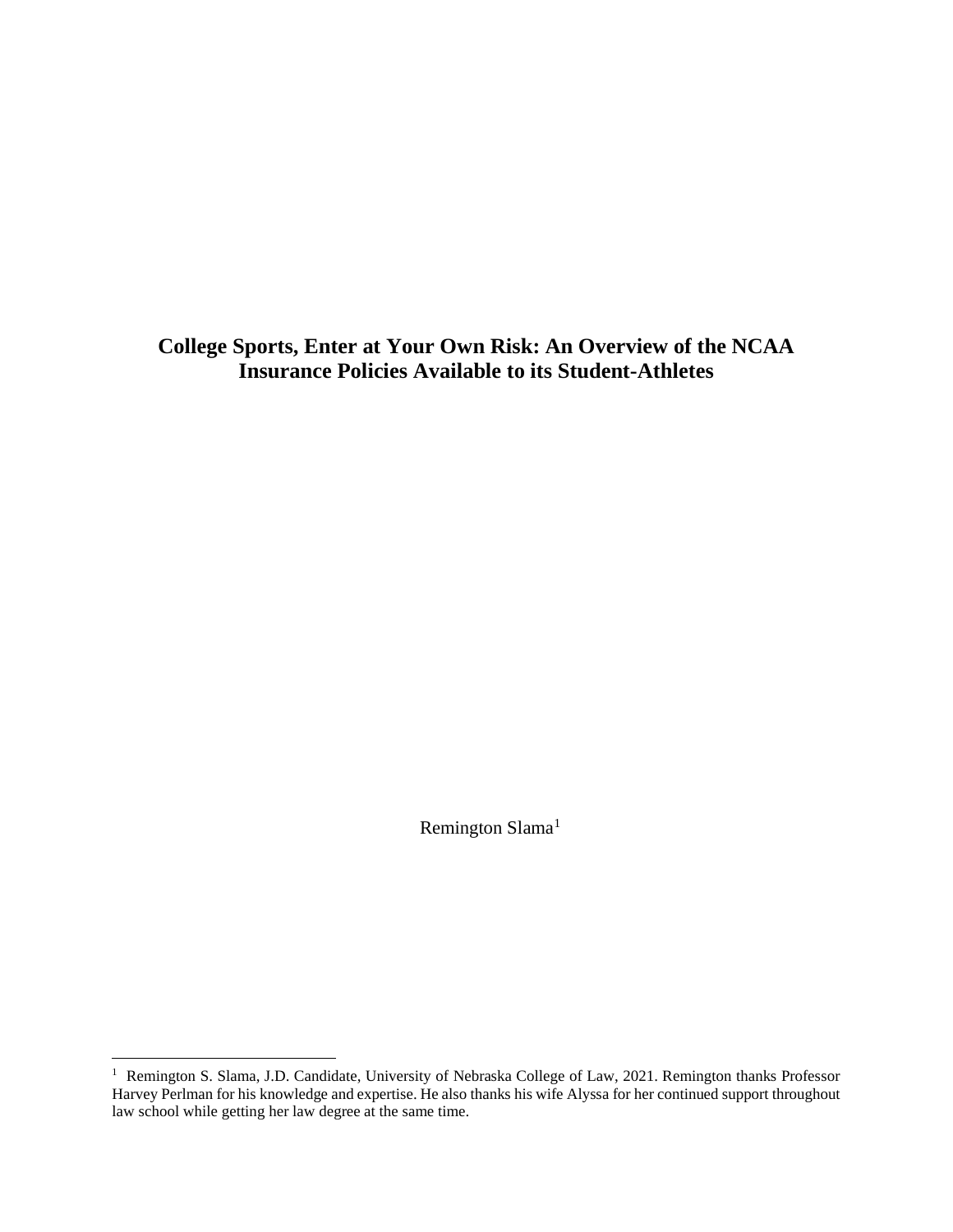#### **I. INTRODUCTION**

Imagine you are a junior Division I student-athlete who plays quarterback for the University of Nebraska. You are not a typical student-athlete, but instead you are an exceptional football player. You just won the Heisman Trophy<sup>1</sup> and the National Championship bringing glory back to the long depressed Nebraska football fanbase. Most experts and scouts have predicted that you will be the number one pick in the upcoming National Football League ("NFL") draft. If drafted number one, you can expect to make \$35,035,000, including a guaranteed signing bonus of \$23,500,000.<sup>2</sup> Not only are you a fantastic athlete, but you also have a 4.0 grade point average and dream of becoming an orthopedic surgeon. You have a choice to make: do you enter the NFL draft because you have completed the three years as required by the NFL, or do you play one more year in college finishing your degree?<sup>3</sup> The choice may seem simple to many. However, you will receive pressure from multiple places trying to convince you to stay in college for one more year, including your coach and the entire Nebraska football fanbase.

You decide to play one more season. The following year, you suffer a catastrophic injury while playing in the first game of the season, a torn anterior cruciate ligament ("ACL"). In the upcoming draft, you are not drafted number one overall; instead, you are drafted fifth, losing out on a little over six million dollars.

This is not a unique story; there are many examples of student-athletes going through this awful experience. For instance, in 2008, Dante Love, a Ball State wide receiver, was projected to

<sup>&</sup>lt;sup>1</sup> The Heisman Trophy is an award given to the most outstanding player in NCAA football annually. THE HEISMAN TROPHY, https://www.heisman.com/ (last visited Apr. 11, 2020).

<sup>2</sup> Jeff Smith, *NFL Draft Pick Salaries: How Much Do Rookies Make on First Contact?*, HEAVY (Apr. 26, 2019, 11:20 PM), https://heavy.com/sports/2019/04/nfl-draft-pick-salaries-contracts-signing-bonuses/.

<sup>&</sup>lt;sup>3</sup> The Rules of the Draft, NFL FOOTBALL OPERATIONS, https://operations.nfl.com/the-players/the-nfl-draft/the-rulesof-the-draft/ (last visited Apr. 11, 2020).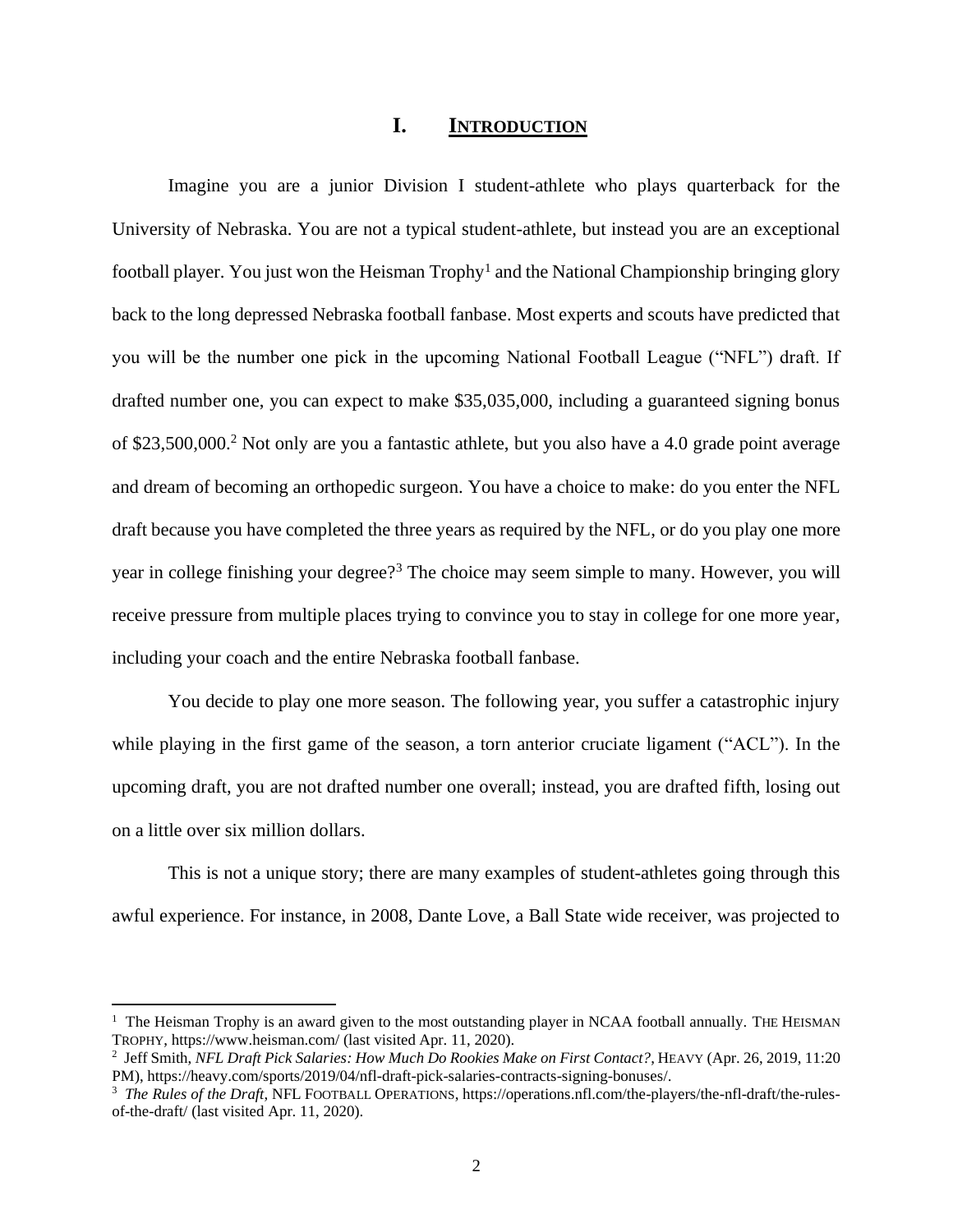be a high first-round pick.<sup>4</sup> Unfortunately, he suffered a severe spinal cord injury.<sup>5</sup> He was able to recover and now lives a normal life, but he never played football again.<sup>6</sup> Most recently, in 2019, Alabama quarterback Tua Tagovailoa, the projected number one pick for the NFL draft, suffered a dislocated hip and posterior wall fracture.<sup>7</sup> Tagovailoa recovered from his injury and was drafted fifth in the 2020 NFL draft resulting in a loss of approximately ten million dollars.<sup>8</sup> These are just a few stories of injuries harming student-athletes' professional careers.<sup>9</sup> To insulate themselves from this risk, exceptional student-athletes do as many other people do and get insurance to shift the risk away from them.

The NCAA requires that every student-athlete have health insurance if they want to take part in any activity related to the sport they participate in.<sup>10</sup> This is the only insurance that is required by the NCAA for student-athletes. Fortunately, the NCAA does supply every athlete with catastrophic injury coverage, but the policy does not come into effect until the cost of the injury exceeds \$90,000.<sup>11</sup> The NCAA also offers insurance to a select few athletes. This policy is known as the Exceptional Student-Athlete Disability Insurance ("ESDI") program.<sup>12</sup> Even with all these different insurances, elite student-athletes still fear that they are not protected enough and have

<sup>4</sup> *See* Jill W. Lens & Joshua Lens, *Insurance Coverage For Elite Student-Athletes*, 84 MISS. L.J. 127, 128 (2014) (discussing Dante Love and his story).

<sup>5</sup> *Id.*

<sup>6</sup> *Id.*  7 Ben Kercheval, *Tua Tagovailoa Injury: Prognosis 'Excellent' After Surgery as Alabama QB Out for Season with Dislocated Hip*, CBS (Nov. 19, 2019, 10:05 AM), https://www.cbssports.com/college-football/news/tua-tagovailoainjury-prognosis-excellent-after-surgery-as-alabama-qb-out-for-season-with-dislocated-hip/.

<sup>8</sup> Marc Sessler, *Dophins Draft QB Tua Tagovailoa with No. 5 Pick*, NFL (Apr. 23, 2020, 1:56 PM), https://www.nfl.com/news/dolphins-draft-qb-tua-tagovailoa-with-no-5-pick-0ap3000001110831; *Tua Tagovailoa*, SPOTRAC, https://www.spotrac.com/nfl/miami-dolphins/tua-tagovailoa-47598/#:~:text=Tua%20Tagovailoa%20 signed%20a%204,average%20annual%20salary%20of%20%247%2C568%2C860 (last visited Mar. 14, 2020). <sup>9</sup> Kercheval, *supra* note 7.

<sup>10</sup> *NCAA Student-Athlete Medical Insurance Legislation*, NCAA, http://www.ncaa.org/about/resources/insurance /ncaa-student-athlete-medical-insurance-legislation (last visited Apr. 11, 2020).

<sup>11</sup> *NCAA Catastrophic Injury Insurance Program*, NCAA, http://www.ncaa.org/about/resources/insurance/ncaacatastrophic-injury-insurance-program (last visited Apr. 11, 2020).

<sup>12</sup> *Exceptional Student-Athlete Disability Insurance Program*, NCAA, http://www.ncaa.org/about/resources /insurance/exceptional-student-athlete-disability-insurance-program (last visited Apr. 12, 2020) [hereinafter NCAA ESDI].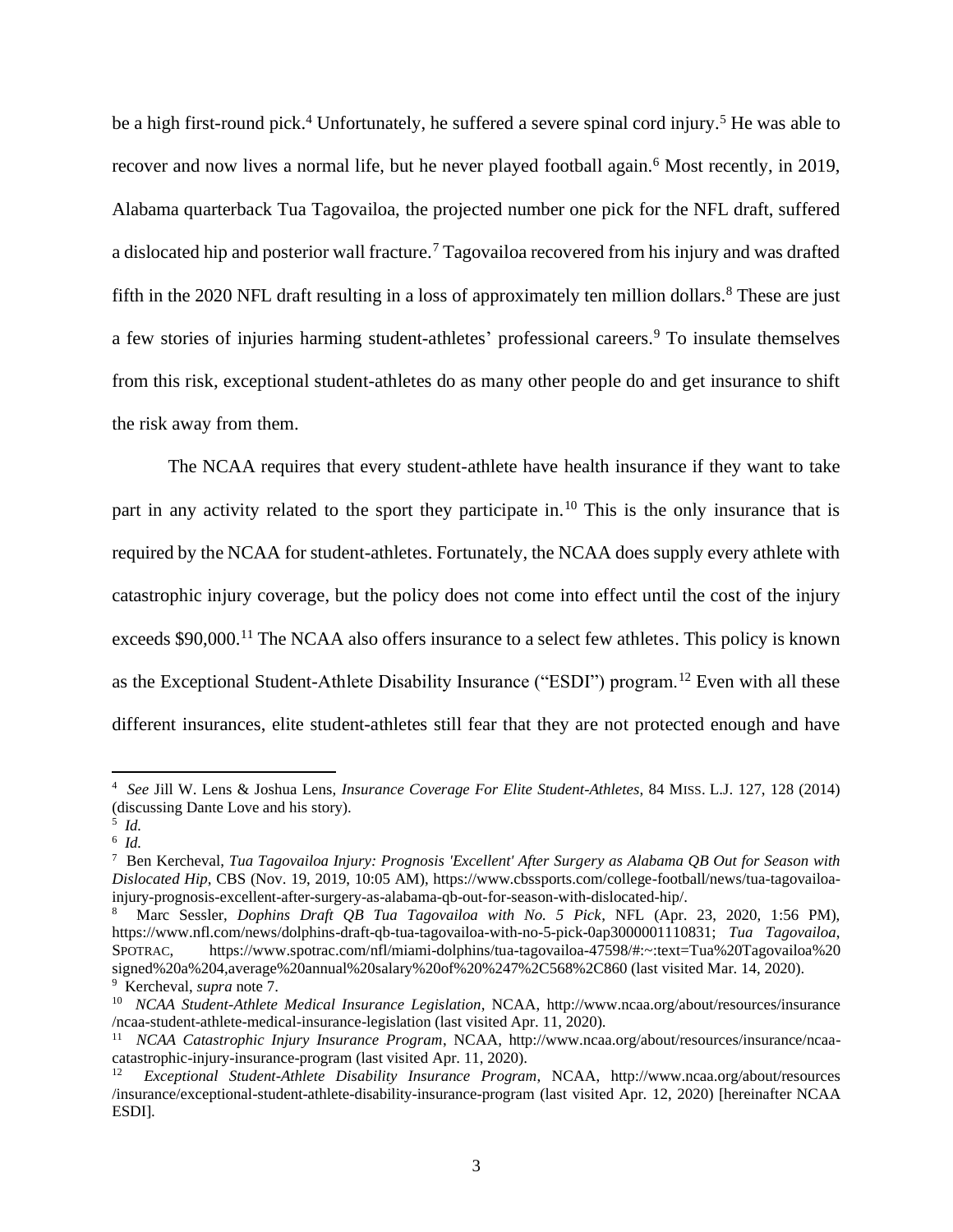started to acquire a unique form of insurance known as loss of value insurance.<sup>13</sup> Each of these insurances provides some form of protection for the student-athlete. However, none of them protect the student-athlete adequately.

Part II of this Article will examine the required health insurance. Part III will examine the disability insurance programs offered by the NCAA including its Catastrophic Injury Program and the ESDI program. Part IV will examine some of the key defects in the policies supplied by the NCAA. Lastly, Part V will examine some ways the NCAA can change to protect its studentathletes.

#### **II. MANDATORY HEALTH INSURANCE**

The NCAA requires all its member institutions and their athletes have some form of accidental injury insurance coverage.<sup>14</sup> This requirement has the effect of shielding the NCAA from any liability for common student-athlete injuries.<sup>15</sup> The accidental injury insurance comes in the form of health insurance. Health insurance serves to provide the insured with coverage for financial loss from illnesses caused by specific diseases and sometimes to specify specified diseases that are not covered.<sup>16</sup>

Luckily for student-athletes, their access to health insurance is much greater now than it was in the past. Until 2005, student-athletes had limited options to cover the expense of an injury

<sup>&</sup>lt;sup>13</sup> Daniel J. Kain et al., *Draft Protection Insurance: Elite Athlete Loss-of-Value Policies and the Emerging Wave of Coverage Litigation*, 24 JEFFREY S. MOORAD SPORTS L.J. 217 (2017).

<sup>14</sup> *Student-Athlete Medical Insurance Legislation*, *supra* note 10.

<sup>&</sup>lt;sup>15</sup> Nicole Kline, *Bridging the NCAA's Accident Insurance Coverage Gaps? A Deep Dive into the Uncertainties of Injury Coverage in College Contact Sports, and the Impact that has on Athletes Future Physical and Financial Comfort*, 31 J. L. & HEALTH 55, 64 (2018) (citing *NCAA Catastrophic Injury Insurance Program Benefit Summary for the period 8/1/16 through 7/31/18*, NCAA, https://ncaaorg.s3.amazonaws.com/ncaa/insurance/2017-20INS\_NCAA CatastrophicBenefitSummary.pdf (last visited on Nov. 11, 2016)).

<sup>16</sup> JOHN ALAN APPLEMAN, APPLEMAN ON INSURANCE § 31-186.01(A) (2d ed. 2007); Lens & Lens, *supra* note 4, at 130.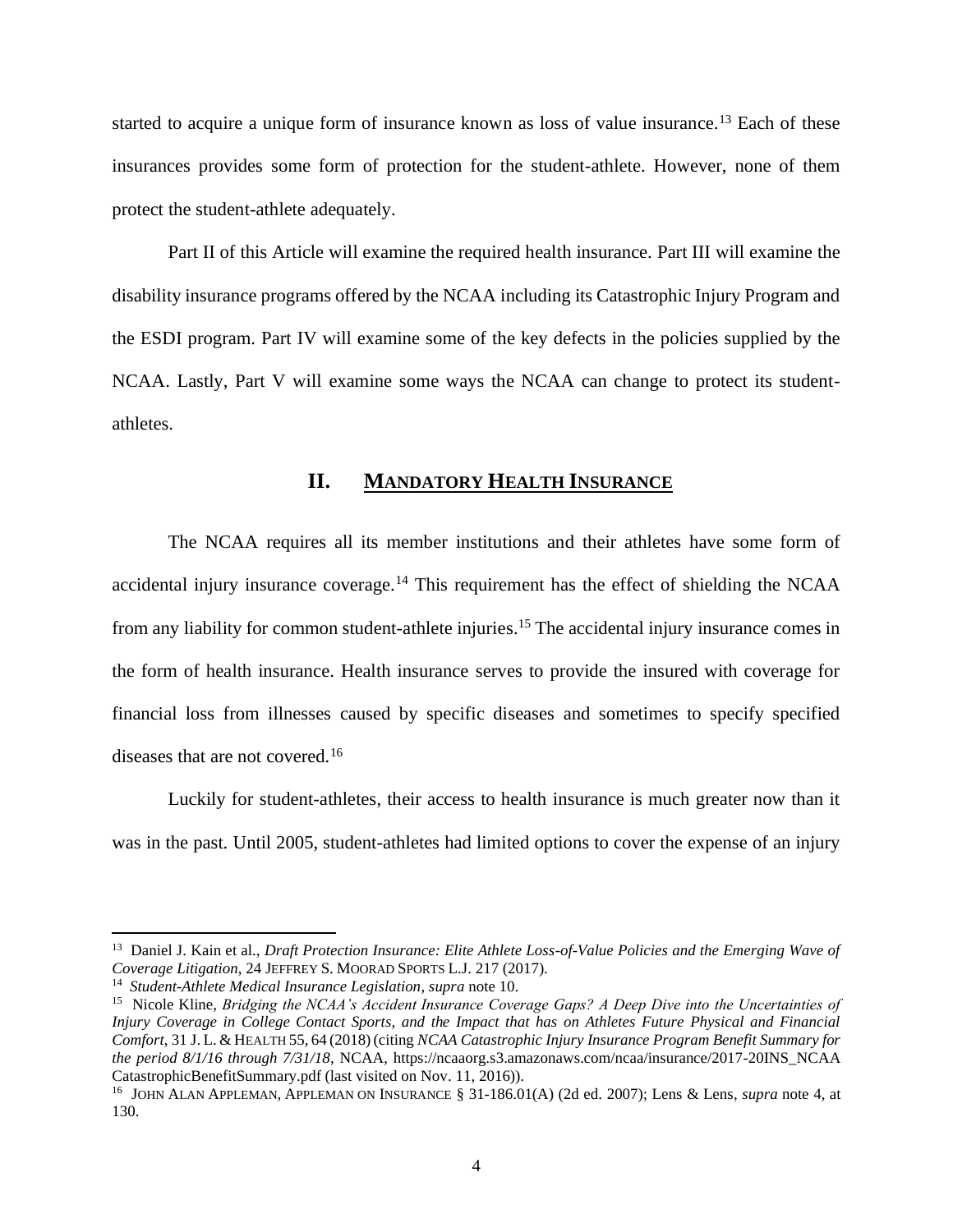incurred from playing a sport.<sup>17</sup> Mainly, student-athletes might have had their own health insurance, or their parents health insurance policies could have covered them. <sup>18</sup> This all changed in 2005 when the NCAA required that every student-athlete have personal health insurance: "[a]n active member institution [of the NCAA] must certify insurance coverage for medical expenses resulting from athletically related injuries sustained . . . while participating in a covered event."<sup>19</sup> The NCAA does not specify where this mandatory insurance must come from.<sup>20</sup> Many universities self-report that they are the ones supplying the student-athletes with primary health insurance.<sup>21</sup> However, this choice is ultimately left up to the school and is normally only done at the Division I level.<sup>22</sup> Irrespective of the source, it must cover "athletically related injuries . . . that are a direct result of participation in a covered event."<sup>23</sup> A Covered Event is "[a]ny intercollegiate sports activity, including team travel, competition, practices and conditioning sessions,"<sup>24</sup> "[a]n NCAA-sanctioned competition in which the insured person is an official competitor,"<sup>25</sup> and "[p]ractice and conditioning sessions that are authorized, organized or directly supervised by athletics department personnel at the member institution other than during the playing season."<sup>26</sup>

<sup>17</sup> Lens & Lens, *supra* note 4, at 130.

<sup>18</sup> *Id.*

<sup>&</sup>lt;sup>19</sup> 2020-21 NCAA DIVISION I MANUAL § 3.2.4.9 (2020) http://www.ncaapublications.com/productdownloads /D121.pdf [hereinafter NCAA MANUAL]; *see also* Cory McCune, *NCAA Polices for Student-Athlete Medical Insurance Breakdown*, BLEACH REPORT (Apr. 8, 2013), https://bleacherreport.com/articles/1595326-ncaa-policiesfor-student-athlete-medical-insurance-breakdown (discussing the NCAA rules for insurance coverage and the gaps in coverage for certain student-athletes); Lens & Lens, *supra* note 4, at 130.

<sup>20</sup> *See* NCAA MANUAL,*supra* note 19, § 3.2.4.9.1. ("Such insurance coverage must be equal or greater value than the deductible of the NCAA Catastrophic Injury Insurance Program and may be provided through the following sources: (a) Parents' or guardians' insurance coverage; (b) Participant's personal insurance coverage; or (c) Institution's insurance program."); *see also* Kline, *supra* note 15, at 64 (explaining coverage gaps in NCAA insurance rules and mandatory insurance requirements).

<sup>21</sup> Jon Solomon, *College Athletes' Rights: NCAA Requires Health Insurance, but Schools Decide What to Pay*, AL.COM (Feb. 19, 2012), https://www.al.com/sports/2012/02/college\_athletes\_rights\_ncaa\_r.html .

<sup>22</sup> *Id.*

<sup>23</sup> NCAA MANUAL, *supra* note 19, § 3.2.4.9.2.

<sup>24</sup> *Id.* § 3.2.4.9.3(a).

<sup>25</sup> *Id.* § 3.2.4.9.3(b).

<sup>26</sup> *Id.* § 3.2.4.9.3(c).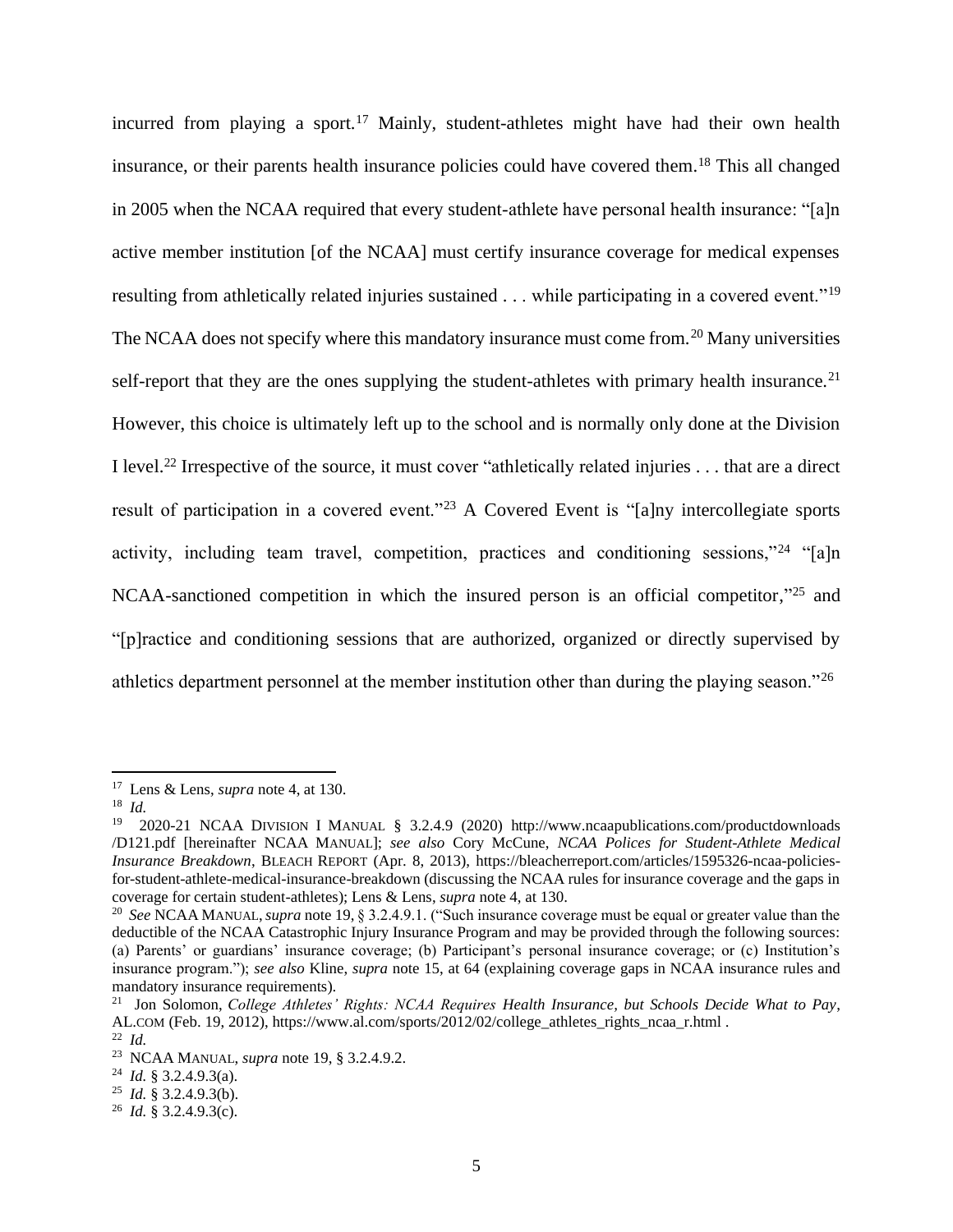The NCAA allows for the required insurance to come from one of three different sources: the student-athlete's "[p]arents' or guardians' insurance coverage," the student-athlete's "personal insurance coverage," or the "[i]nstitution's insurance program."<sup>27</sup> However, if a student-athlete's only coverage is through their parent's insurance policy, then that policy's terms control what medical costs are covered.<sup>28</sup> Furthermore, "[s]uch insurance coverage must be of equal or greater value than the deductible of the NCAA Catastrophic Injury Insurance Program."<sup>29</sup> Currently, the NCAA Catastrophic Injury insurance has a deductible of \$90,000.<sup>30</sup>

Universities have a couple of options concerning the required insurance. As discussed earlier, the majority of NCAA Division I universities do provide insurance for their studentathletes.<sup>31</sup> However, this is not required by the NCAA.<sup>32</sup> Many universities only provide secondary insurance programs. These programs only cover expenses that are not covered by the student's personal insurance or their parents' insurance.<sup>33</sup> Sometimes, when a student-athletee is no longer enrolled under scholarship, the school will end these benefits.<sup>34</sup> Furthermore, the NCAA permits universities to pay for medical expenses and services to student-athletes and former student-athletes, but it is not required.<sup>35</sup>

## **III. THE NCAA'S DISABILITY INSURANCE PROGRAMS**

<sup>27</sup> *Id.* § 3.2.4.9.1; Lens & Lens, *supra* note 4, at 132.

<sup>28</sup> Lens & Lens, *supra* note 4, at 132.

<sup>29</sup> NCAA MANUAL, *supra* note 19, § 3.2.4.9.1; Lens & Lens, *supra* note 4, at 132.

<sup>30</sup> Lens & Lens*,* supra note 4, at 132.

<sup>31</sup> *Id.*

<sup>32</sup> *Id.*; McCune, *supra* note 19.

<sup>33</sup> Lens. & Lens, *supra* note 4, at 132; Solomon, *supra* note 21.

<sup>34</sup> Lens & Lens, *supra* note 4, at 132.

<sup>35</sup> *Id.* at 132; NCAA, 2012-13 NCAA WORKING GROUP ON COLLEGIATE MODEL - RULES QUESTIONS AND ANSWER DOCUMENT 16 (2013), https://s3.amazonaws.com/sidearm.sites/sfajacks.com/documents/2017/6/7/QandA\_New\_ Legislation.pdf [hereinafter NCAA WORKING GROUP].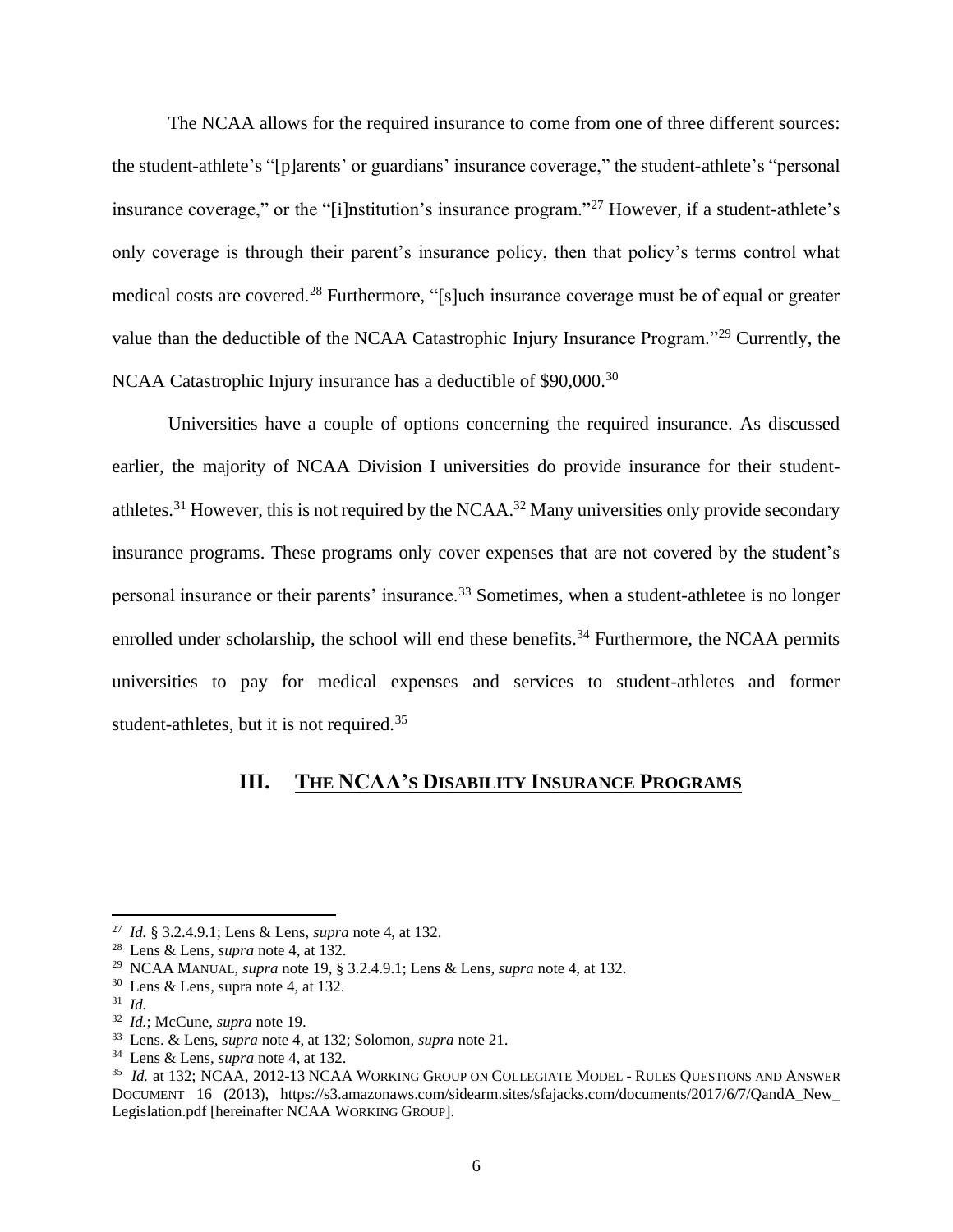While the NCAA does not supply its student-athletes with health insurance, it does provide them with a form of disability insurance. Disability insurance, similarly to health insurance, shifts the risk and provides reimbursement for financial loss to the insured.<sup>36</sup> However, the financial loss reimbursed under the NCAA's disability insurance is different from health insurance because it insures against a student-athlete's inability to make a living as a result of an accident, injury, or illness.<sup>37</sup> There are two types of traditional disability insurance. Short-term disability insurance is used to replace the insured's income for a specific, short period. Usually, a short-term disability policy will provide an employee with one-half to two-thirds of her pre-disability income for a limited period of thirteen, twenty-six, or fifty-two weeks.<sup>38</sup> Long-term disability insurance typically commences at the expiration of short-term disability benefits, and these benefits can pay anywhere from one-half to two-thirds of lost wages.<sup>39</sup>

There are two types of long-term disability insurance, differing in the extent to which the insured can perform the work they were previously engaged in and any other type of work.<sup>40</sup> Under the first type, an insured will be "disabled" if the "insured can no longer perform occupational duties."<sup>41</sup> "The term "occupation" refers to the occupation that the insured was carrying on at the time of injury."<sup>42</sup> The second type of long-term disability insurance denies a finding of disability "if the insured can follow any remunerative occupation, whether his or her present vocation or another."<sup>43</sup> However, this does not mean any occupation, and it only includes occupations that fit

<sup>36</sup> Lens & Lens, *supra* note 4, at 133; NCAA WORKING GROUP, *supra* note 35.

<sup>37</sup> Lens & Lens, *supra* note 4, at 133.

<sup>38</sup> *Id.* at 134; Alena Allen, *State-Mandated Disability Insurance as Salve to the Consumer Bankruptcy Imbroglio*, 2011 BYU L. REV. 1327, 1342 (2011).

<sup>39</sup> Allen, *supra* note 38, at 1342.

<sup>40</sup> Lens & Lens, *supra* note 4, 134.

<sup>41</sup> *Id.*; APPLEMAN, *supra* note 16, § 31-187.01.

<sup>42</sup> APPLEMAN*,* supra note 16, § 31-187.06(A); Lens & Lens, *supra* note 4, at 134.

<sup>43</sup> APPLEMAN, *supra* note 16, § 31-187.07(A); Lens & Lens, *supra* note 4, at 134.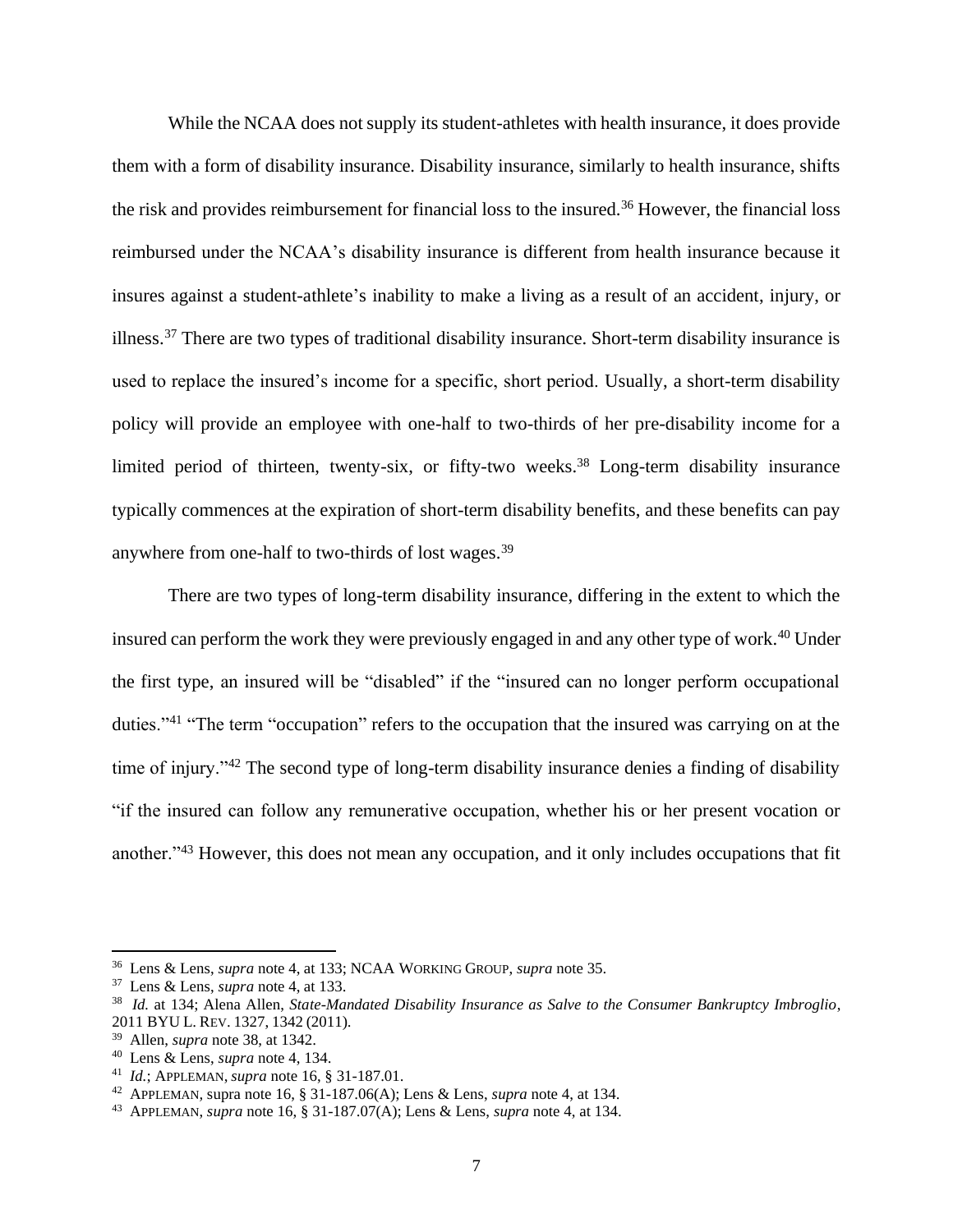the individual's age, health, training, and experience or which the individual is reasonably qualified for.<sup>44</sup>

Long-term disability will usually have a waiting or elimination period that has to elapse before benefits are paid.<sup>45</sup> "The insured must remain disabled during this period to obtain the benefits. The length of the period can vary; it may be as short as ninety days or as long as a year."<sup>46</sup> The purpose of this waiting period is likely to ensure that the individual claiming disability is actually disabled.<sup>47</sup>

It is important to note that while it is likely a student would have health insurance without the NCAA mandating it, they are unlikely to have any form of disability insurance coverage. Unlike health insurance, a parents' disability insurance policy is not going to cover the student-athlete. What is more important is that while student-athletes are in school, they will most likely not work, at least at the Division I level. For this reason, they would be unable to recover any loss under traditional disability insurance because they do not have any present income.

However, the student-athlete will lose future income if he is disabled. If elite student-athletes have the opportunity to play at the professional level and become disabled, they will likely miss out on millions of dollars in future income. Therefore, student-athletes should be very concerned with what type of disability insurance protection the NCAA provides for them.

#### *A. The NCAA's Catastrophic Injury Insurance Program*

<sup>44</sup> Lens & Lens, *supra* note 4, at 134–35; APPLEMAN, *supra* note 16, § 31-187.07(A).

<sup>45</sup> Lens & Lens, *supra* note 4, at 135; APPLEMAN, *supra* note 16, § 31-187.02(H)(4).

<sup>46</sup> Lens & Lens, *supra* note 4, at 135; APPLEMAN, *supra* note 16, § 31-187.02(H)(4).

<sup>47</sup> Lens & Lens, *supra* note 4, at 135; *see also* Colin Lalley, *Disability Insurance Elimination Periods*, POLICYGENIUS (Mar. 22, 2018), https://www.policygenius.com/disability-insurance/disability-insurance-elimination-periods/ (discussing the purpose of elimination periods).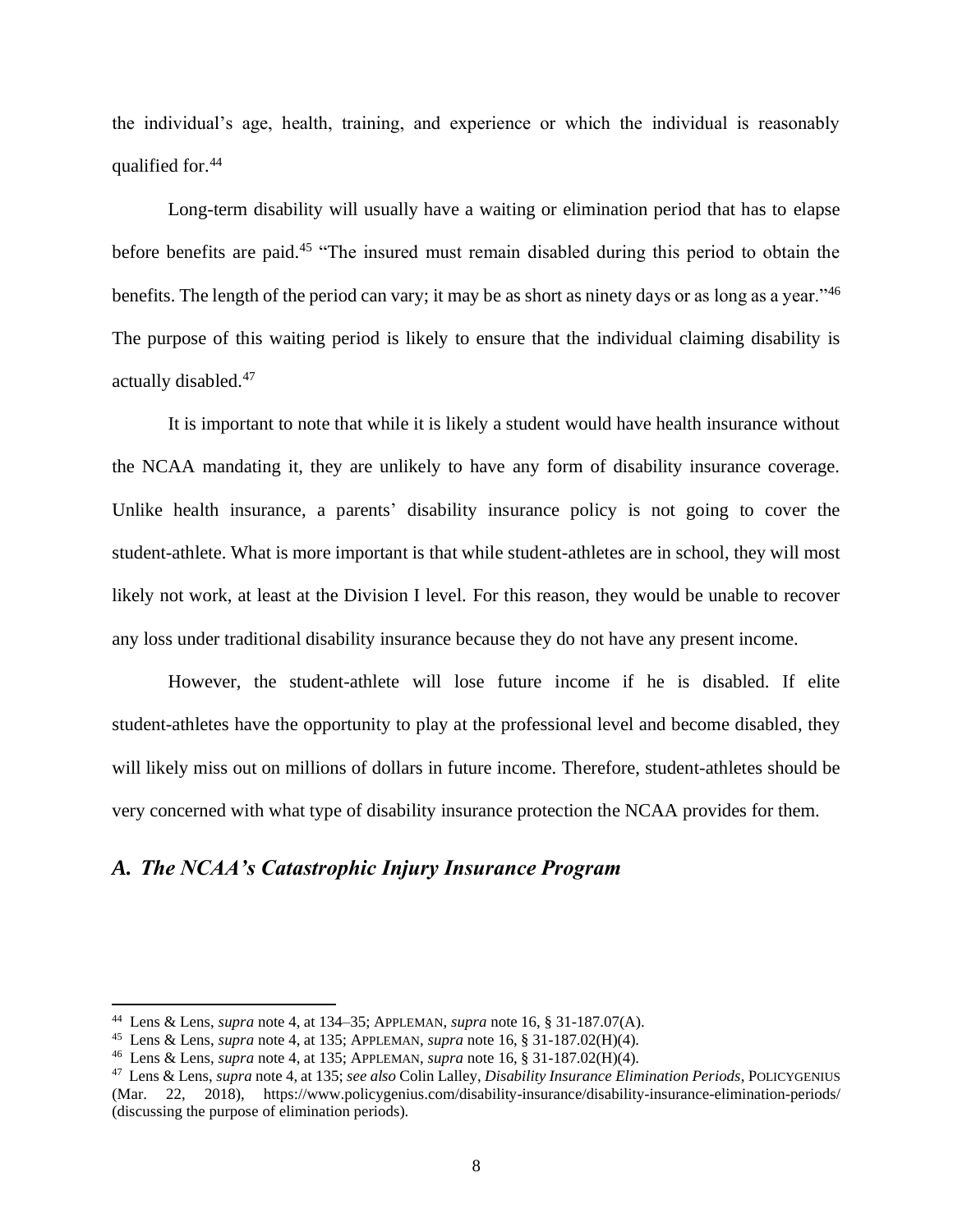The NCAA does provide some disability insurance through its Catastrophic Insurance Program. The NCAA pays the full premiums for the catastrophic injury policy, and all member NCAA schools are automatically provided with the insurance coverage.<sup>48</sup> The insurer of the policy is the Mutual of Omaha Insurance Company.<sup>49</sup> The NCAA catastrophic program provides three main types of benefits: medical benefits, true catastrophic injury benefits, and death benefits.<sup>50</sup>

The " $[m]$ edical benefits are available to those Insured Persons<sup>51</sup> who meet the deductible within the required timeframe, incur medical expenses in excess of the deductible as a result of an injury sustained during a Covered Event, and has not triggered the date of recovery clause."<sup>52</sup> A covered event under the policy is "a. a Qualifying Intercollege Sport competition scheduled by the Insured Person's Participating School; b. official team activities; c. [c]onditioning; or d. practice sessions."<sup>53</sup> Events held by organizations other than the participating school, such as camps or clinics, are not covered.<sup>54</sup> A policy deductible is "the total amount of eligible medical expenses"

49 *Id.*

<sup>48</sup> NCAA, NCAA CATASTROPHIC INJURY INSURANCE PROGRAM FREQUENTLY ASKED QUESTIONS: APPLICABLE TO 8/1/17 TO 7/31/2021 POLICY PERIOD, https://www.ncaa.org/sites/default/files/2018\_Cat%20FAQs\_20180105.pdf [hereinafter CATASTROPHIC FAQ].

<sup>50</sup> *Id.*

<sup>&</sup>lt;sup>51</sup> The policy defines "Insured Person" as:

a. a Student attending or registered to attend the Participating School and participating as:

<sup>1)</sup> a player on an athletic team in a Qualifying Intercollegiate Sport sanctioned and recognized by the Participating School; or as

<sup>2)</sup> a Student cheerleader of a cheer team officially recognized as such by the Participating School (includes dance team members and mascots); or as

<sup>3)</sup> a Student coach, Student manager, or Student trainer of an athletic team in a Qualifying Intercollegiate Sport sanctioned and recognized by the Participating School or of a cheerleading unit officially recognized as such by the Participating School;

b. a person as identified by the Participating School and as approved in writing by the Company and endorsed onto this Policy; or

c. a prospective student that has graduated from high school and signed an irrevocable commitment to participate in a Qualifying Intercollegiate Sport (or its equivalent for cheerleading) at a Participating School.

Catastrophic Injury Blanket Insurance Policy from the Mut. Of Omaha Ins. Co. to the Nat'l Collegiate Athletic Assoc. app. at 8 (August 1, 2017) (on file with author) [hereinafter Catastrophic Injury Blanket Insurance Policy]..

<sup>52</sup> CATASTROPHIC FAQ, *supra* note 48.

<sup>53</sup> Catastrophic Injury Blanket Insurance Policy, *supra* note 51, at 4.

<sup>54</sup> CATASTROPHIC FAQ, *supra* note 48.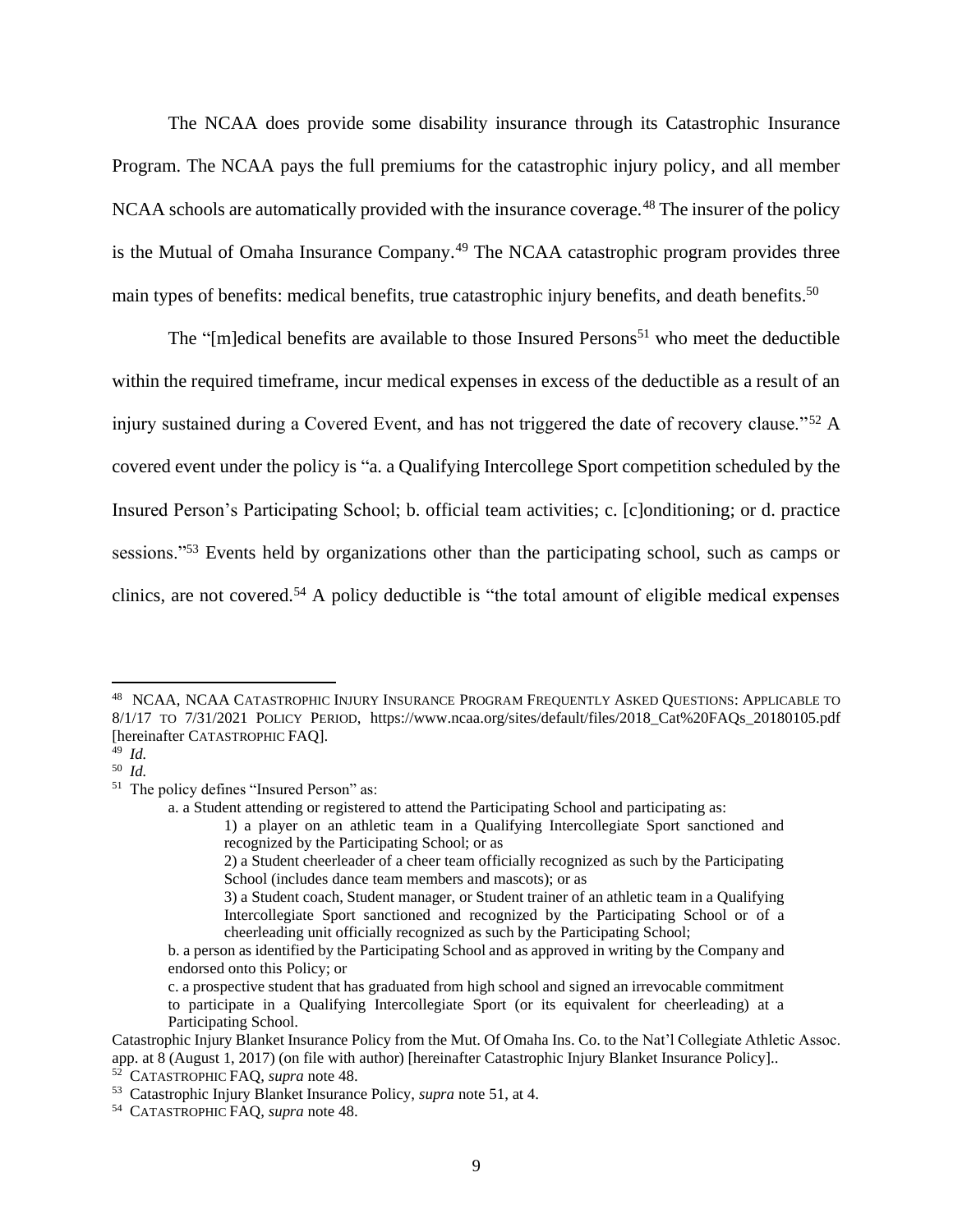that must be incurred as a result of an injury sustained during a Covered Event before the benefits under the NCAA catastrophic policy will be available."<sup>55</sup> Furthermore, "[t]he deductible must be met within two years following the date of injury."<sup>56</sup> Currently, the deductible is \$90,000, increasing from \$75,000 recently.<sup>57</sup> If all institutions comply with the NCAA mandatory health insurance regulations, the "[c]atastrophic program deductible will be covered by the student-athlete's or parents' personal insurance coverage or through a basic accident medical policy carried by the institution."<sup>58</sup> The NCAA explains that the goal of this requirement is to "avoid a situation where a student-athlete is faced with paying the amount under the NCAA Catastrophic policy deductible out-of-pocket."<sup>59</sup>

The Catastrophic Injury policy does not always pay benefits instantly after the deductible is met.<sup>60</sup> The policy is written only to pay after all other sources of insurance have been exhausted.<sup>61</sup> Therefore, "if a student-athlete has health insurance through his or her parents plus the institution buys an excess accident medical policy, it is possible the NCAA Catastrophic policy will not become involved in a claim even if the policy's deductible has been met."<sup>62</sup>

Even if the deductible is met, the insured is still not entitled to all the policy benefits. Because there are several types of coverage in the policy, "[a]nyone who meets the deductible and has not triggered the date of recovery<sup>63</sup> is eligible for Medical, Dental, Rehabilitation, and

58 *Id.* 

<sup>55</sup> *Id.* 

<sup>56</sup> *Id.*

<sup>57</sup> *Id.*

<sup>59</sup> *Id.*

<sup>60</sup> Catastrophic Injury Blanket Insurance Policy, *supra* note 51, at 15.

<sup>61</sup> CATASTROPHIC FAQ, *supra* note 48.

 $62$  *Id.* (explaining that the NCAA policy will not come into play if all the expenses are covered through other avenues).

<sup>63</sup> Catastrophic Injury Blanket Insurance Policy, *supra* note 51, at 6.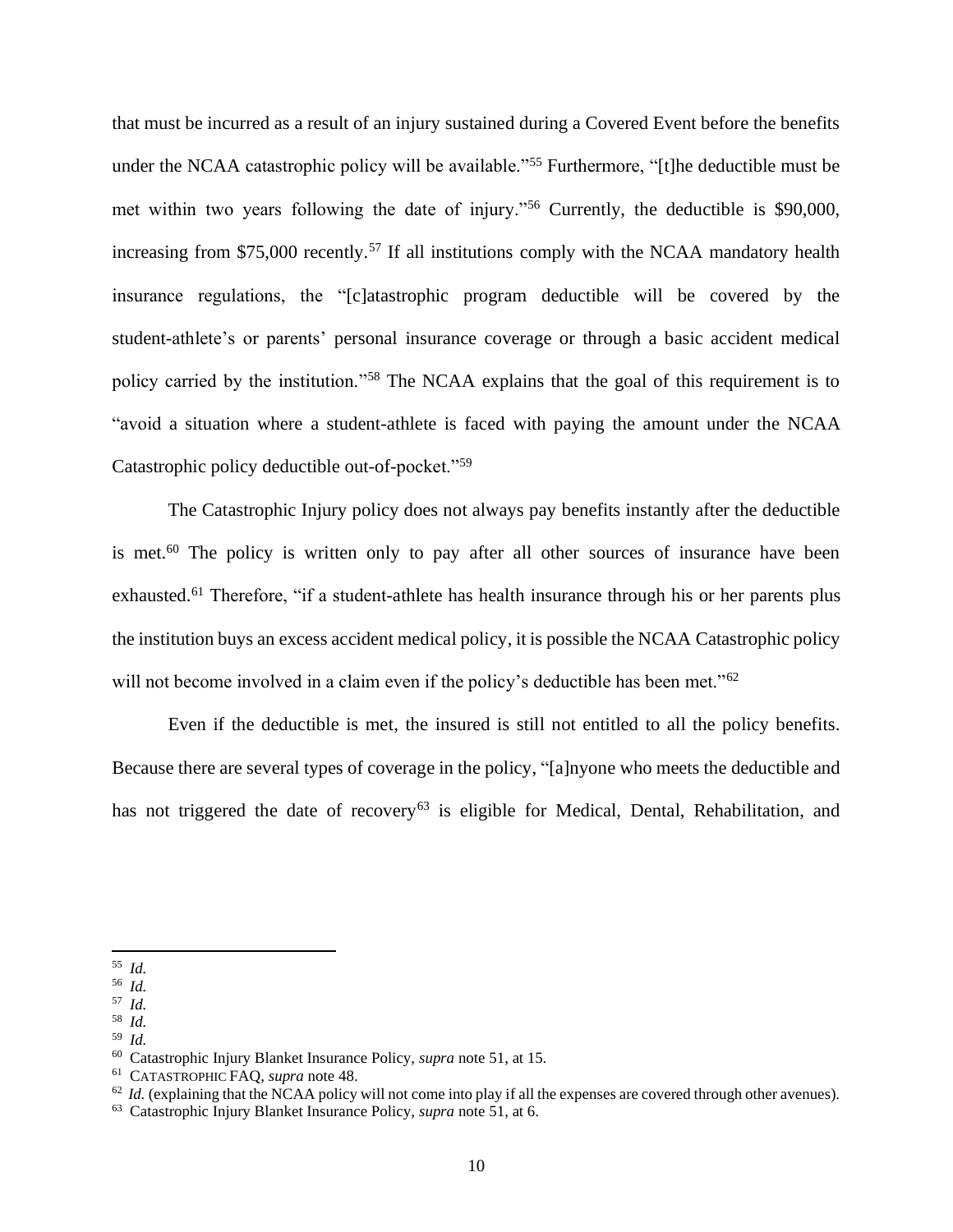Custodial Care benefits."<sup>64</sup> However, just meeting the deductible does not require one to receive disability benefits.

Under the policy, "[t]rue catastrophic injury benefits are available to an [individual who is] Totally or Partially Disabled as defined in the policy."<sup>65</sup> These benefits include, among other things, "special benefits for home and vehicle modifications, family counseling, rehabilitation, and college/vocational education."<sup>66</sup> The policy defines "Total Disability" as:

[T]he Insured Person, within two years of the date of a Covered Accident<sup>67</sup> and as a result of that Covered Accident: has suffered an irrecoverable loss of use of both arms, use of both legs, or use of one arm and one leg and is unable to perform at least three ADL(s);<sup>68</sup> or has suffered an irrecoverable loss of speech, hearing of both ears, or sight in both eyes and is unable to perform at least three ADL(s) or at least three  $IADL(s)$ ;<sup>69</sup> or has suffered severely diminished mental capacity due to brain stem or other neurological damage and is unable to perform at least three ADL(s) or at least four IADL(s).<sup>70</sup>

The definition of "Partially Disability" in the policy is:

[T]he Insured Person, within two years of the date of a Covered Accident and as a result of that Covered Accident: has suffered an irrecoverable loss of use of both arms, use of both legs, or use of one arm and one leg and is unable to perform at least one ADL(s); or has suffered an irrecoverable loss of speech, hearing of both ears or sight in both eyes and is unable to perform at least one ADL(s) or at least

69 *Id.* at 7.

<sup>64</sup> CATASTROPHIC FAQ, *supra* note 48.

<sup>65</sup> *Id.*

<sup>66</sup> *Id.* 

<sup>67</sup> See Catastrophic Injury Blanket Insurance Policy, *supra* note 51, at 4, for definition of Covered Accident.

<sup>68</sup> *Id.* at 4.

<sup>70</sup> *Id.* at 10.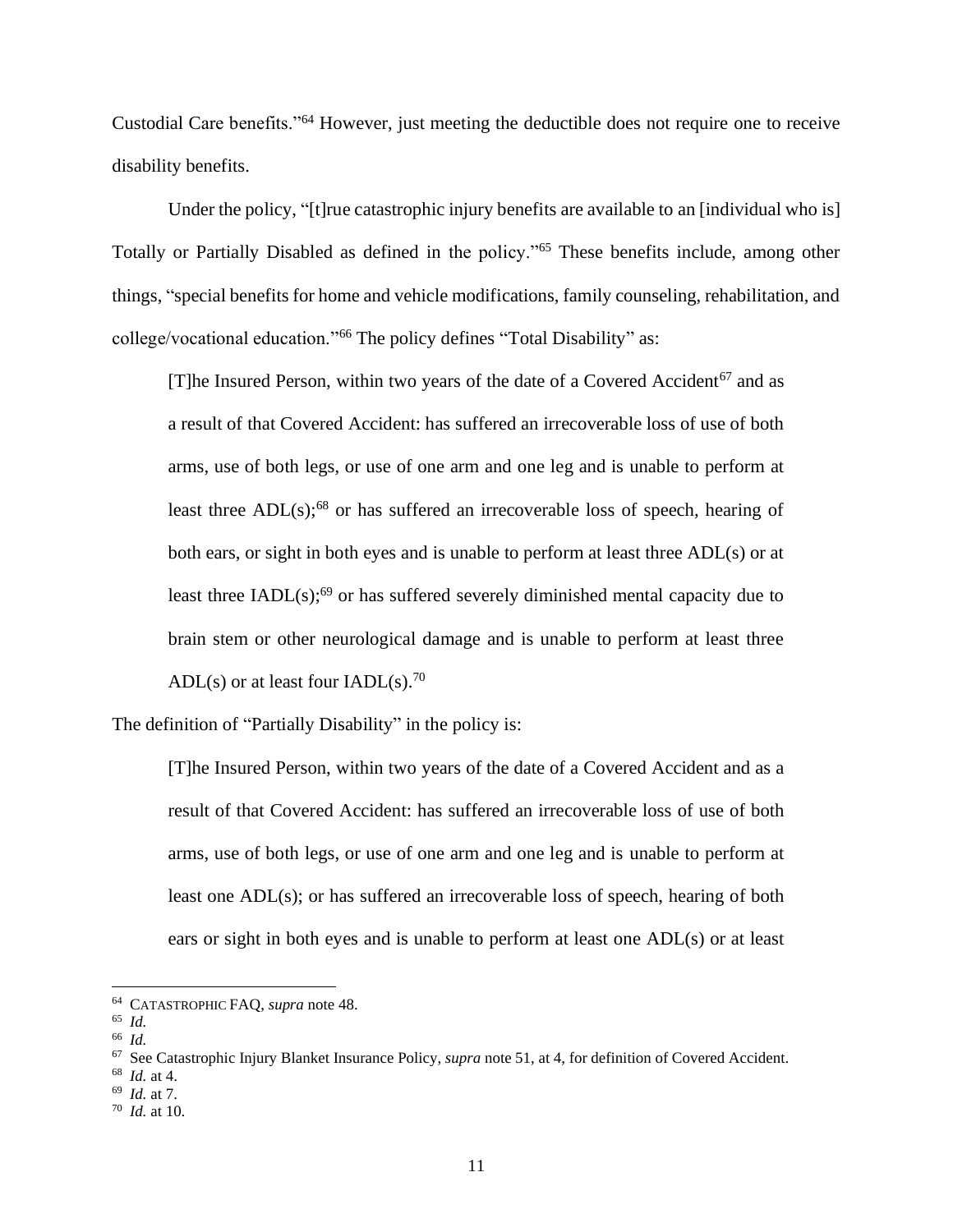one IADL(s); or has suffered severely diminished mental capacity due to brain stem or other neurological damage and is unable to perform at least one ADL(s) or at least two  $IADL(s)$ .<sup>71</sup>

The last term that is important to define is Date of Recovery. The definition of "Date of Recovery" is:

a. [F]or an Insured Person who suffered the complete and irreparable severance of an arm or leg at or above the wrist or ankle joint, but who was not Totally Disabled, the date immediately following a period of twenty-four (24) consecutive months during which the Insured Person received no Medically Necessary treatment or service as a result of the Covered Accident for which benefits had been received under this Policy; b. for an Insured Person not Totally Disabled and who has not suffered the complete and irreparable severance of an arm or leg at or above the wrist or ankle joint, the earlier of: 1) the date the Insured Person receives medical clearance to participate in Qualifying Intercollegiate Sports; or 2) the date immediately following a period of "twenty-four" (24) consecutive months during which the Insured Person received no Medically Necessary treatment or service as a result of the Covered Accident for which benefits had been received under this Policy; or [f]or an Insured Person who was Totally Disabled, the date such Insured Person no longer qualifies as Totally Disabled as defined herein.<sup>72</sup>

This unnecessarily wordy language mandates that there is a time limitation set for reporting and assessing injuries. In order to qualify for the benefits outlined in the policy, "one must report the injury and residual effects, 'within twenty-four consecutive months immediately following the

<sup>71</sup> *Id.* at 8.

<sup>72</sup> *Id.* at 6.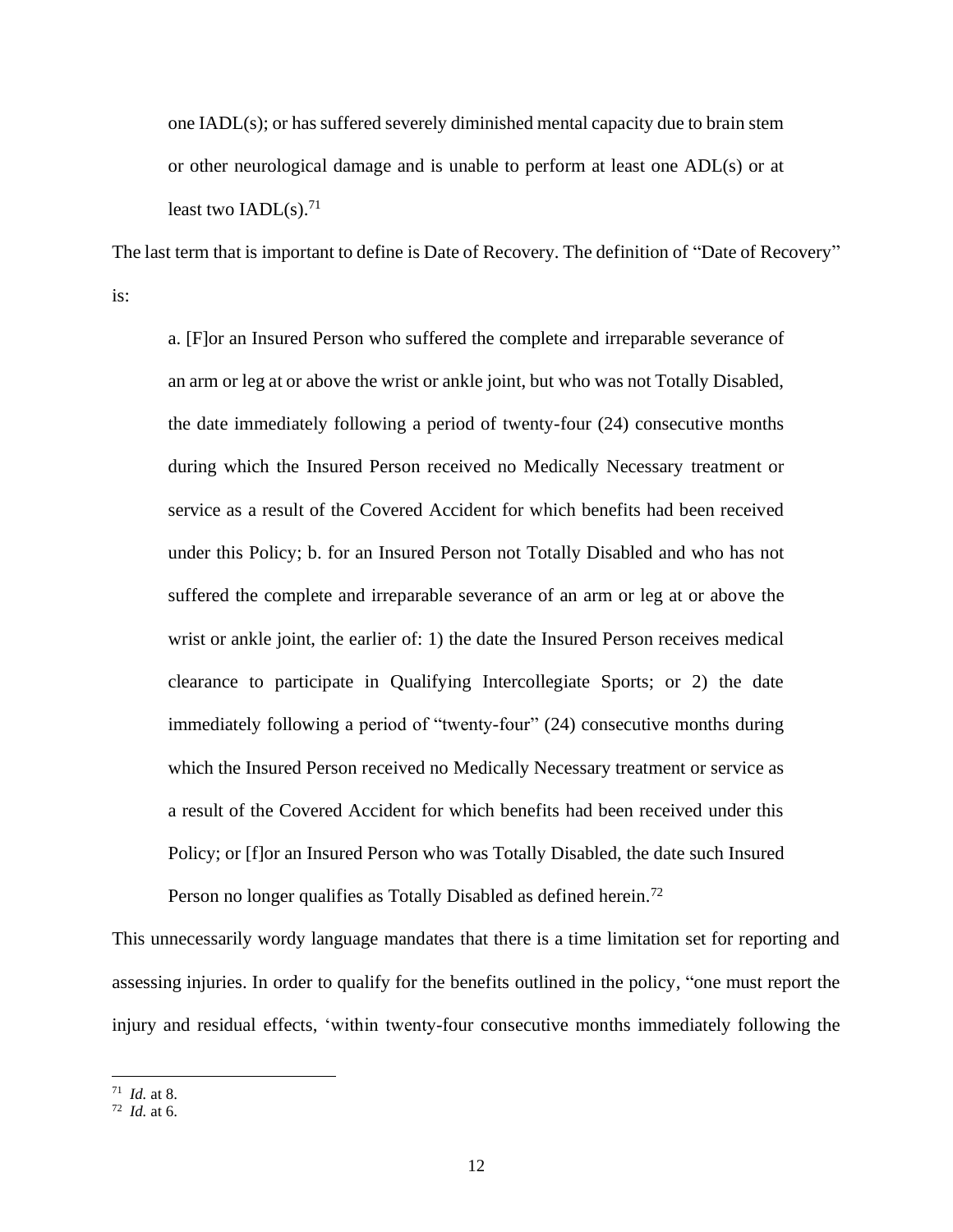date of the accident."<sup>73</sup> Importantly, "[t]here is no coverage granted to student-athletes who do not realize and report the impacts of severe injuries until later on in life."<sup>74</sup>

The NCAA provides for two circumstances in which an institution should report a claim under the NCAA Catastrophic policy. The first is true catastrophic injuries, which are rare and "require immediate response and coordination."<sup>75</sup> In particular, "[s]evere head or spinal cord injuries should be reported no later than the first business day following the injury."<sup>76</sup> The second situation is when an injury occurs that the institution believes is likely to exceed the catastrophic policy deductible.<sup>77</sup> The NCAA explains that an institution may not know this immediately following the injury, but as soon as they realize that there is a potential of the cost to exceed the deductible they should report it to the insurer immediately.<sup>78</sup>

Now that it is known when the Catastrophic Injury Policy will payout, the next important thing to examine is how much the insurance policy will pay. Section I of the Policy examines the Schedule of Benefits. The maximum benefit amount per Insured Person per Covered Accident is \$20,000,000.<sup>79</sup> While that may seem like a lot, this amount includes all medical, dental, rehabilitation, custodial care expense benefits, disability benefits, and ancillary benefits combined.<sup>80</sup> Examining the exact amount of disability benefits is important because it is likely to be the only source of income disabled student-athletes will have if they suffer a catastrophic injury that leaves them disabled. The Total Disability benefits are as follows:

78 *Id.*

<sup>73</sup> Kline, *supra* note 15, at 66.

<sup>74</sup> *Id.*

<sup>75</sup> CATASTROPHIC FAQ, *supra* note 48.

<sup>76</sup> *Id.*

<sup>77</sup> *Id.*

<sup>79</sup> Catastrophic Injury Blanket Insurance Policy, *supra* note 51, at 1.

<sup>80</sup> *Id.*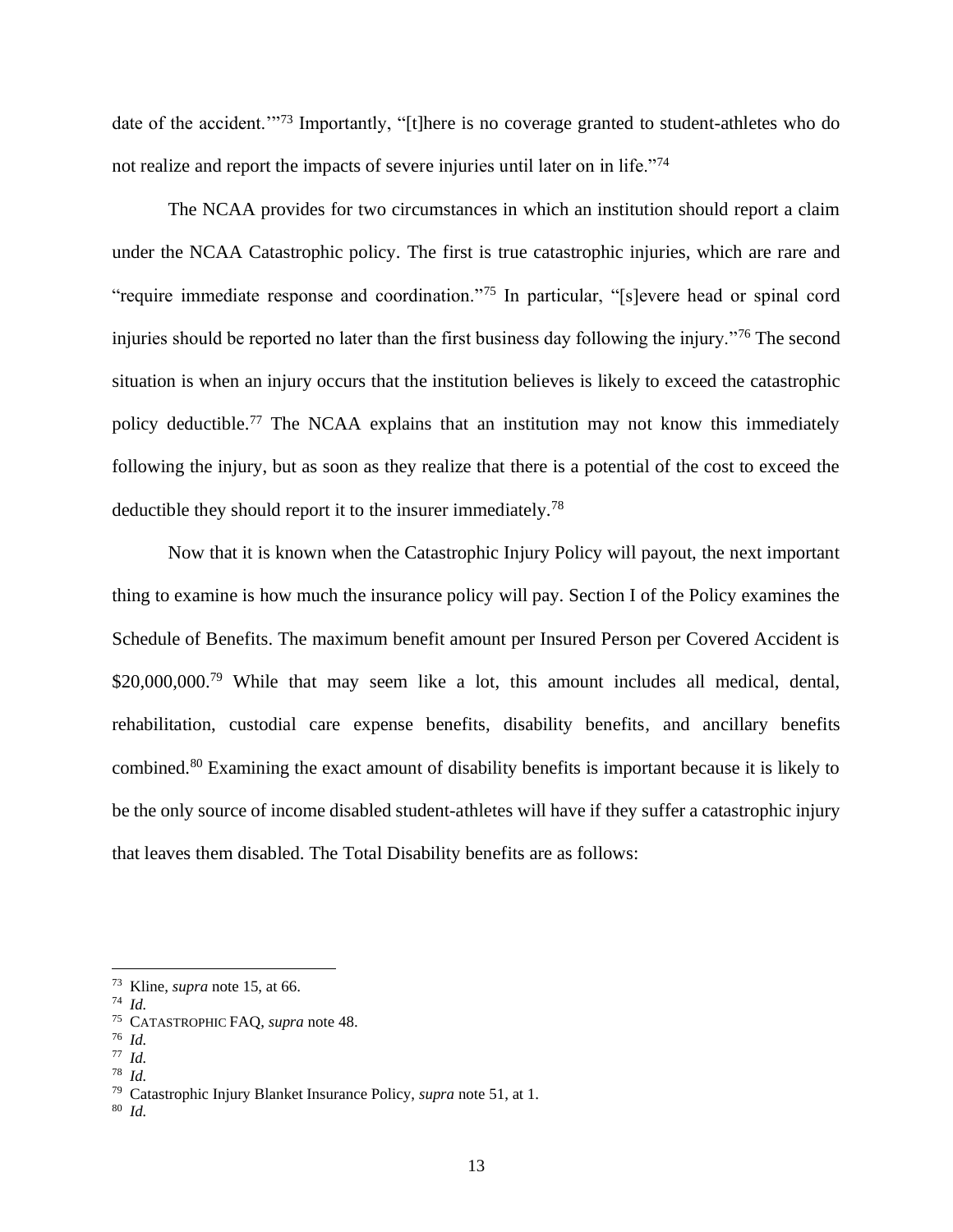\$400 each month, not to exceed twelve (12) months, and \$2,700 each month thereafter during which the Insured Person remains Totally Disabled. The \$2,700 monthly Total Disability benefit amount will be increased by 3% after the \$2,700 benefit has been paid for twelve (12) consecutive months and after each subsequent twelve (12) consecutive month period while the Insured Person remains Totally Disabled.<sup>81</sup>

However, the Total Disability benefit is limited by an offset provision, which provides: The monthly benefit for Total Disability will be reduced by one-half  $(1/2)$  of the after-tax monthly compensation earned by the Insured Person in excess of \$1,000 per month beginning on the first anniversary after the date of the Covered Accident. That \$1,000 will be increased by 2.5% each subsequent twelve (12) consecutive month period thereafter.<sup>82</sup>

Essentially, the offset provision allows for the insurer to reduce the benefits to \$0 if a student-athlete is capable of working any normal job after being rendered disabled while participating in a college sport. While this may seem harsh, it is a pretty common provision in most disability insurance policies. The Partial Disability benefits are extremely similar, except the amount received is drastically decreased due to the assumption that the insured can still work in some capacity.<sup>83</sup>

### *B. Major Flaws in the Policy that Lead to Ineffective Coverage*

<sup>81</sup> *Id.* at 2.

<sup>82</sup> *Id.*

<sup>83</sup> *Id.*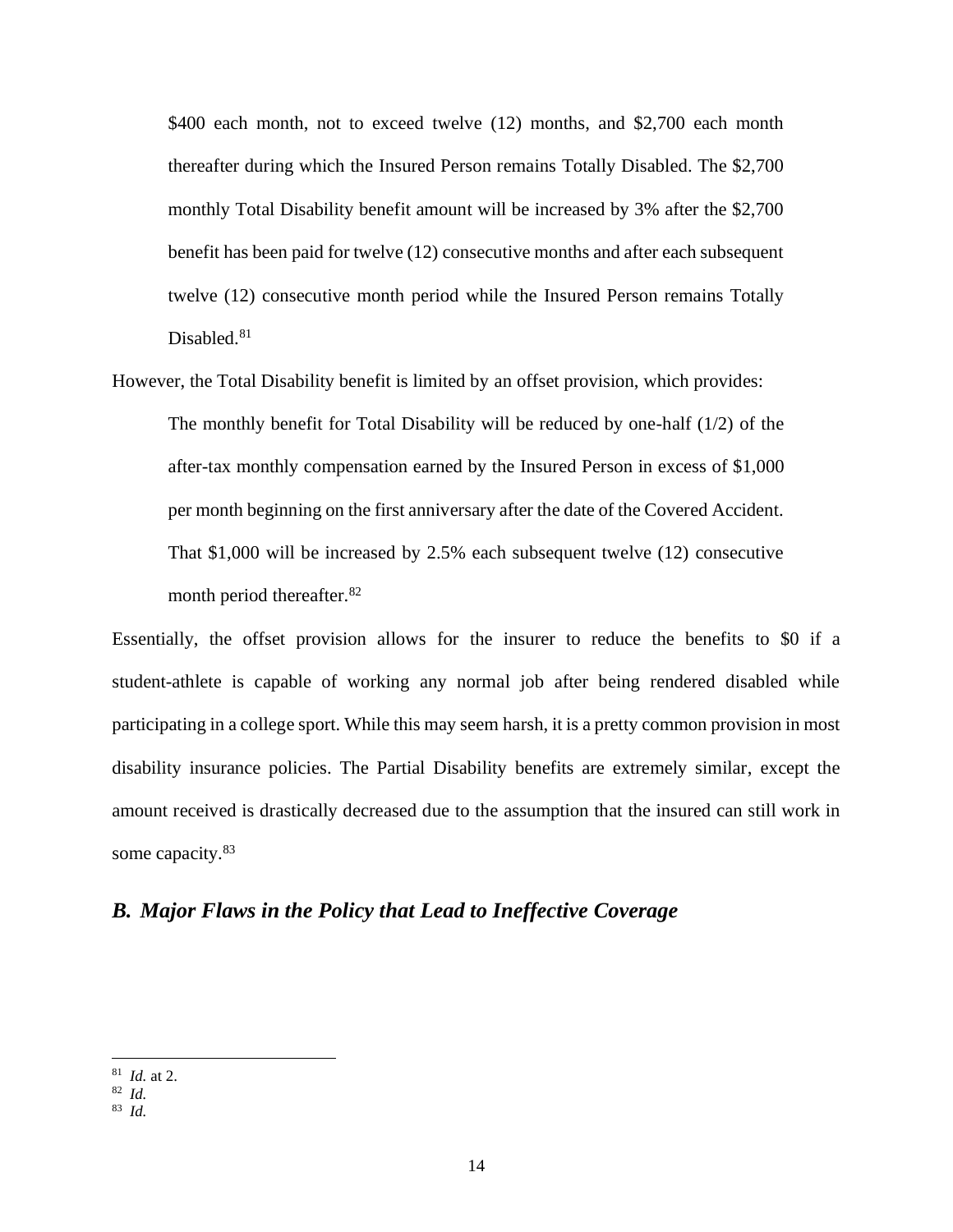There are a few major flaws in the Catastrophic Injury Program that lead to ineffective coverage of student-athletes. The first major flaw in the coverage is the time limitations set for reporting and assessing injuries under the policy. "In order to qualify for the long term benefits outlined in the program, one must report the injury and residual effects, 'within twenty-four consecutive months immediately following the date of the accident.'"<sup>84</sup> This means that student-athletes who discovered the effects of an injury and the impacts of that injury later in life are not covered.<sup>85</sup> This issue leads to the major flaw in the policy—ineffective coverage of brain injuries.

Each year between 1.7 and 3 million sports-related concussions occur. Unsurprisingly, around 300,000 are football-related.<sup>86</sup> What is more concerning is that half of all concussions go unreported or undetected. Concussions are not limited to football. Women's soccer has the second most concussions followed by women's basketball.<sup>87</sup> From 2013 to 2015, 501 concussions were reported by major college football programs.<sup>88</sup> More importantly, more than 60 FBS programs refused to report their numbers for those years.<sup>89</sup> Therefore, it is safe to say that the number of concussions is substantially higher. One would think that if this issue was so widespread the NCAA would take extra care to make sure to protect its student-athletes financially from it. But yet again, the NCAA does not protect its student-athletes.

<sup>84</sup> Kline, *supra* note 15, at 66; NCAA CATASTROPHIC INJURY INSURANCE PROGRAM BENEFIT SUMMARY FOR THE PERIOD 8/1/17 Through 7/31/20, NCAA, https://ncaaorg.s3.amazonaws.com/ncaa/insurance/2017-20INS NCAA CatastrophicBenefitSummary.pdf (last visited Apr. 12, 2020) [hereinafter CATASTROPHIC INJURY INSURANCE PROGRAM].

<sup>85</sup> CATASTROPHIC INJURY INSURANCE PROGRAM, *supra* note 84; Kline, *supra* note 15, at 66.

<sup>86</sup> *Concussion Facts and Statistics*, UPMC SPORTS MEDICINE, https://www.upmc.com/services/sports-medicine /services/concussion/about/facts-statistics (last visited Apr. 12, 2020).

<sup>87</sup> *Id.*

<sup>88</sup> Timothy Bella, *What Have We Learned From 500 Concussion in 3 Years of College Football*, ALJAZEERA AMERICA (Dec. 31, 2015, 12:15 PM), http://america.aljazeera.com/watch/shows/america-tonight/articles/2015/12/30/500 concussions-ncaa-college-football-reporting.html.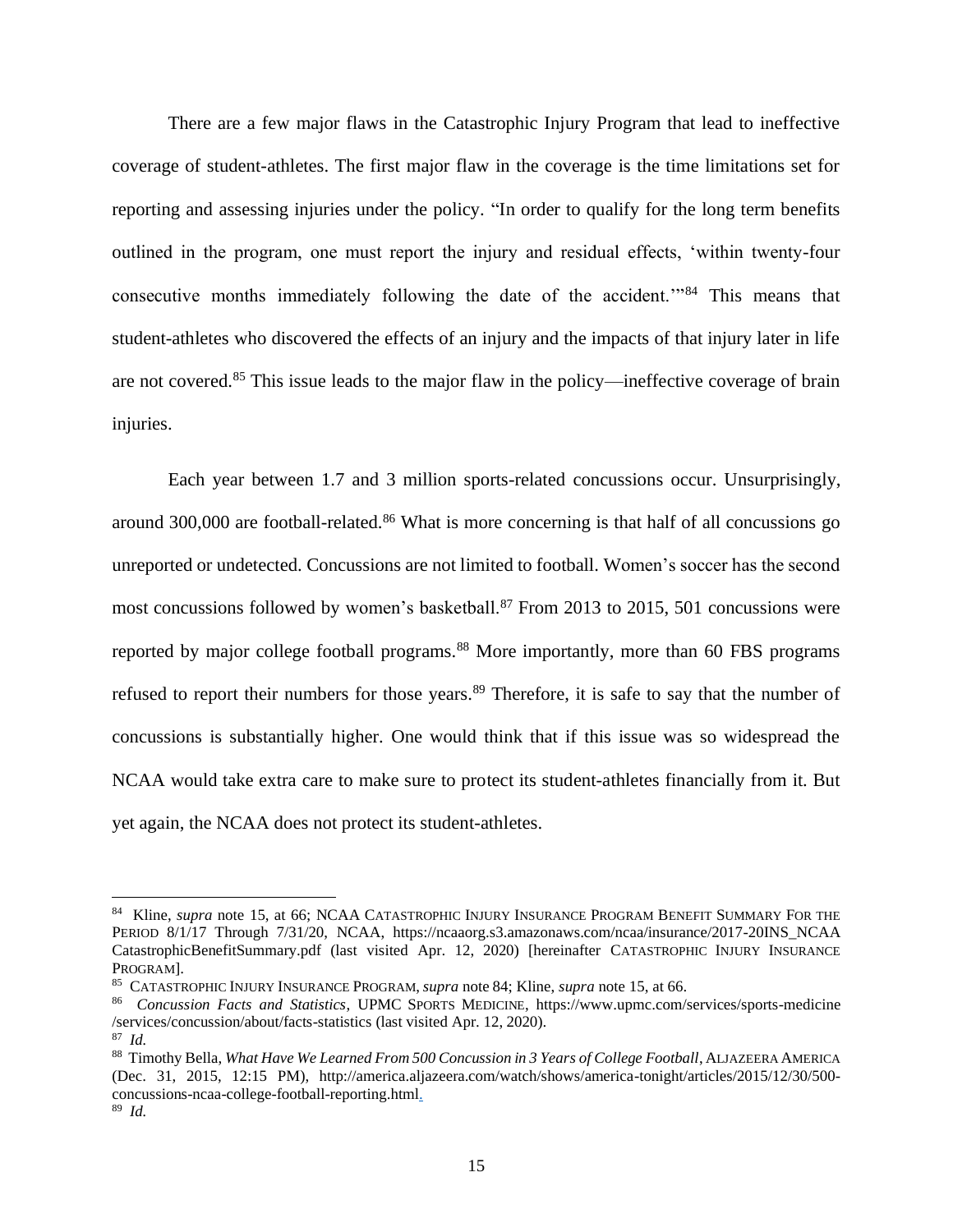Brain trauma and spinal cord injuries make up a majority of injuries subject to coverage outside the \$90,000 deductible.<sup>90</sup> However, the Catastrophic Injury Program is designed to pay for the one-time treatment of an athlete following a "catastrophic" injury. It does not cover medical expenses that a student-athlete may need for future treatment of the injury. Concussions unfortunately are both initially inexpensive to treat, and the severe damage from concussions usually takes years to manifest. Therefore the deductible will not be met, and by the time the student-athlete experiences the severe symptoms of the concussion, the insurance policy will no longer be required to pay any of the medical expenses. Some of the suspected long-term effects of concussions include Alzheimer's, Parkinson's, ALS, and Chronic Traumatic Encephalopathy  $(CTE).<sup>91</sup>$  All of these diseases are extremely expensive to treat and could not be subject to insurance coverage of post-college insurance plans.<sup>92</sup>

The NCAA tried to alleviate some of these issues by introducing a new policy that would cover the medical expenses after the student-athlete left the institution. The new policy required the institution to provide medical care for an athletically related injury for at least two years after the student-athlete left the institution or until they qualify for coverage under the NCAA Catastrophic Injury Insurance Program.<sup>93</sup> However, this does nothing to alleviate injuries that individuals can suffer from for more than two years. It also fails to alleviate the issue of covering injuries that take more than two years to manifest like concussions. Because the NCAA is not required to pay for these medical bills, nor do they supply the student-athletes with insurance

<sup>&</sup>lt;sup>90</sup> UNIVERSITY OF NORTH CAROLINA CHAPEL HILL, CATASTROPHIC SPORTS INJURY RESEARCH 4 (Spring 2015), https://nccsir.unc.edu/wp-content/uploads/sites/5614/2013/10/NCCSIR-33rd-Annual-All-Sport-Report-1982\_2015.pdf; Kline, *supra* note 15, at 67.

<sup>91</sup> Kline, *supra* note 15, at 67–68.

<sup>92</sup> *Id.* at 68.

 $93$  NCAA MANUAL, supra note 19, § 16.4.1.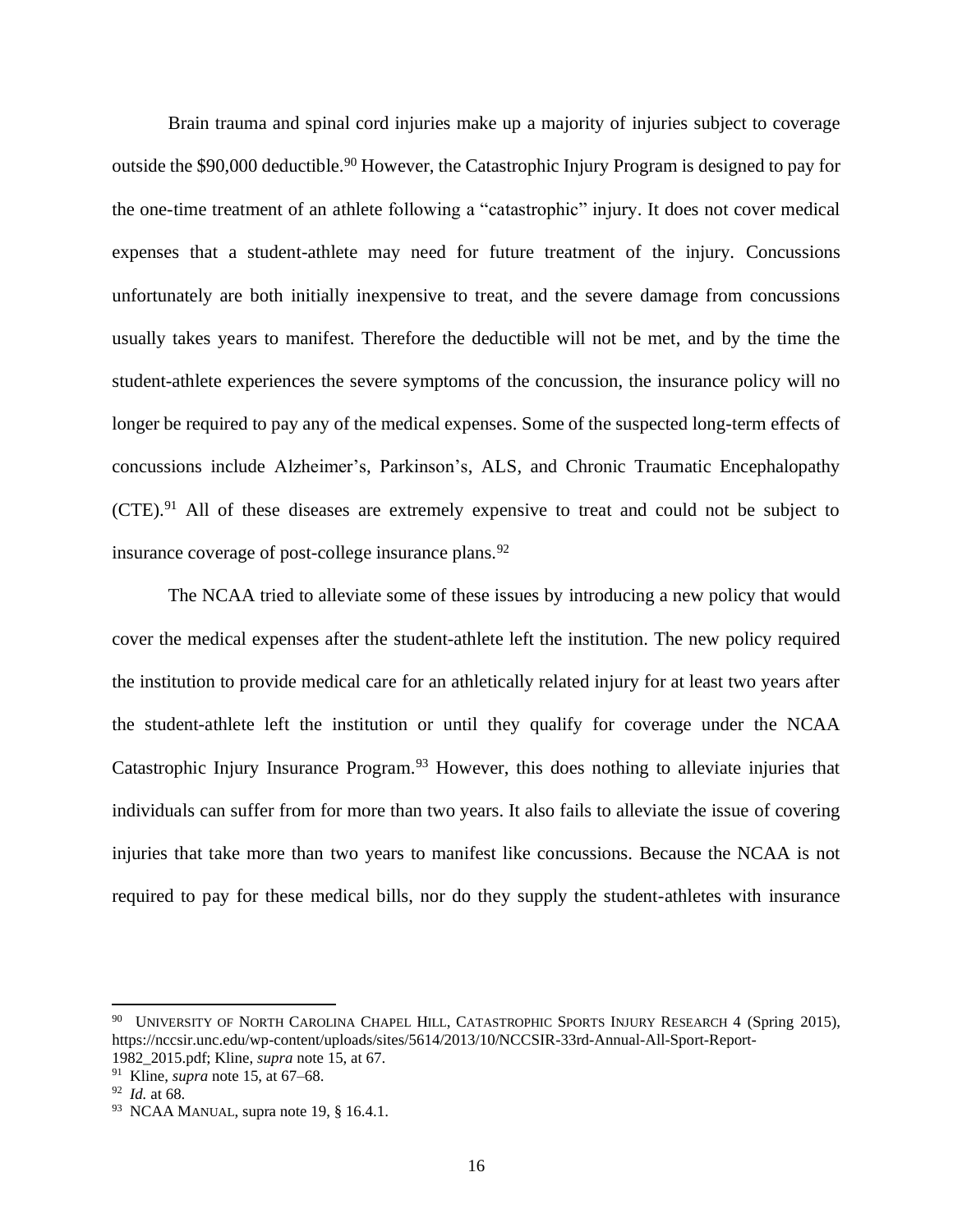programs that could help pay some of the expenses, student-athletes are unfortunately left wondering how they might possibly afford a life post-concussion.

#### *C. Exceptional Student-Athlete Disability Insurance Program*

The Catastrophic Injury Insurance Program is not the only insurance the NCAA offers. The NCAA also offers extra disability insurance coverage to a select group of elite athletes. This disability insurance coverage is known as the "Exceptional Student-Athlete Disability Insurance" program. "This program 'helps' elite college athletes—those who will likely earn millions from careers in professional sports—get insurance . . . [if] an injury causes a playing career to end."<sup>94</sup> The ESDI program began in 1990, but it initially only covered football and men's basketball.<sup>95</sup> The NCAA explains the original reason the program was created was to protect student-athletes from "both injury concerns and attempts by agents to lure the student-athletes away from school and into the professional leagues."<sup>96</sup> Another concern listed was that it was designed to protect NCAA athletes' amateur status because agents were giving money to players to purchase insurance.<sup>97</sup>

For a student-athlete to be eligible for the ESDI program, the student-athlete must have remaining athletic eligibility at an NCAA institution in football, basketball, baseball, or men's ice hockey.<sup>98</sup> The student-athlete must also demonstrate that "they have professional potential to be selected in the first two rounds of the upcoming National Football League or National Hockey

<sup>94</sup> Marc Isenberg, *The "Student-Athlete Disability Insurance Program" Isn't What the NCAA Cracks It Up to Be*, COACHING FOR SUCCESS (Mar. 20, 2013), http://coachgeorgeraveling.com/the-student-athlete-disability-insuranceprogram-isnt-what-the-ncaa-cracks-it-up-to-be/.

<sup>95</sup> *Id.*

<sup>96</sup> Michael D. Randall, *Even I Can't Cover Me: Examining the NCAA's Effective Prohibition on "Loss of Value" Insurance For Its Student-Athletes*, 21 CONN INS. L. J. 521, 531–32 (2015).

<sup>97</sup> Isenberg, *supra* note 94.

<sup>98</sup> NCAA ESDI, *supra* note 12.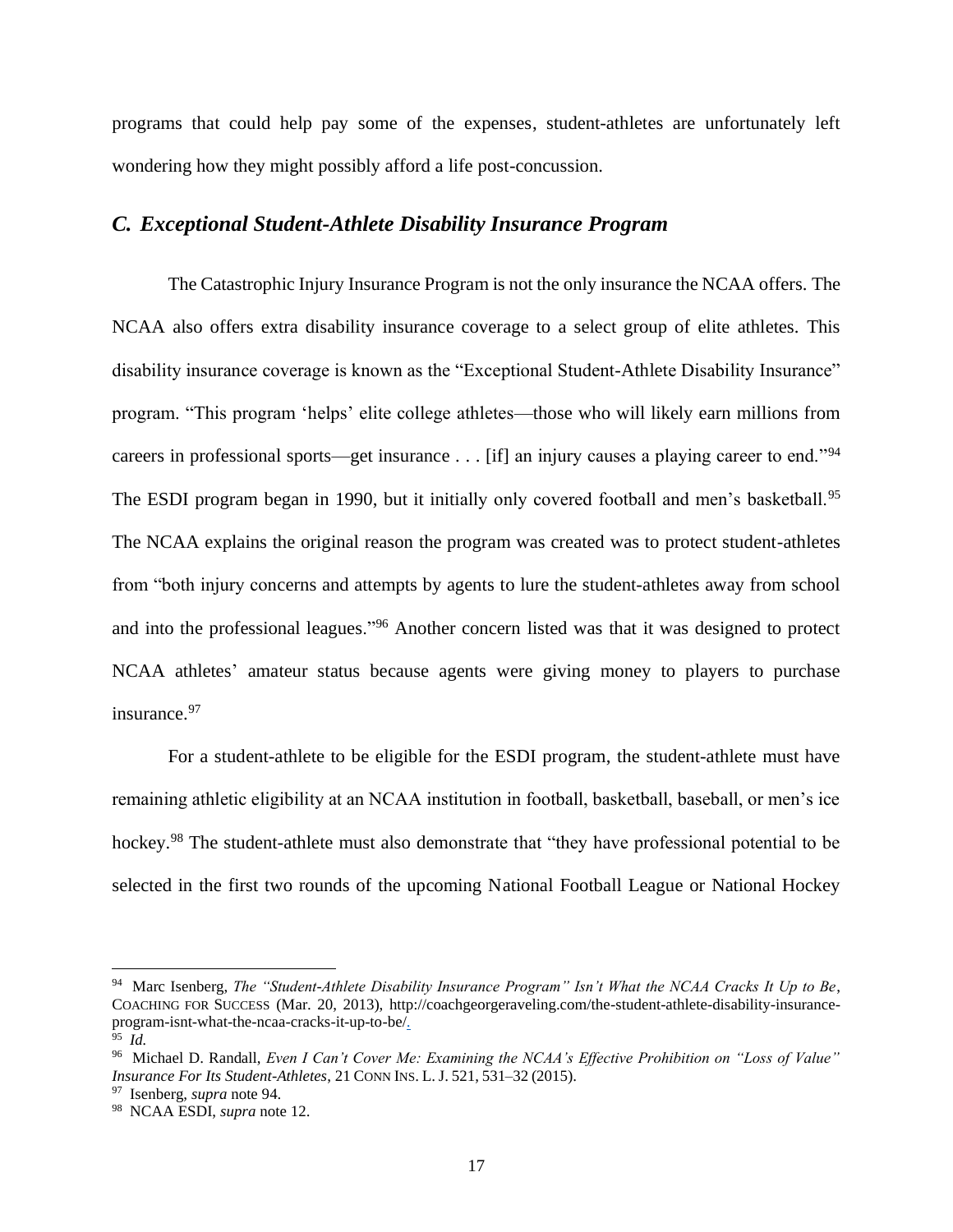League draft or the first round of the upcoming draft of the National Basketball Association, Major League Baseball or Women's National Basketball Association."<sup>99</sup> However, "[t]he policy does not explicitly list what criteria is used to determine whether a student-athlete demonstrates 'professional potential,' but the NCAA often uses professional scouting services to assist in their evaluations, which can be an inexact science."<sup>100</sup> The NCAA also notes that the program is not limited to the sports listed above as other student-athletes are eligible for coverage, but their cases are reviewed on a case-by-case basis.<sup>101</sup>

Athletes are not required to apply for the program before the season starts but are capable of playing their way into the ESDI program.<sup>102</sup> Essentially, if a student-athlete is found to be ineligible before the start of a collegiate season, but he plays well enough during the season to increase his draft stock, they can then apply and obtain coverage mid-season.<sup>103</sup> "The polices are written in a way that incentivizes players to want to continue playing their sport, as they will be able to earn more as a professional than they would by collecting on a policy."<sup>104</sup>

The policy acquired through the ESDI program is not paid for by the NCAA or the student-athlete's institution but instead is paid by the student-athlete or their family. However, student-athletes approved for the program are automatically eligible for a loan to pay the premiums on the policy.<sup>105</sup> If the student-athlete acquires a loan to pay the premiums, they are not responsible for making any payment on the loan until one of the following occurs: "(1) the student-athlete signs a professional contract, (2) the disability benefits become available due to a covered injury

<sup>99</sup> *Id.* 

<sup>100</sup> Randall, *supra* note 96, at 532; NCAA ESDI, *supra* note 12.

<sup>101</sup> NCAA ESDI, *supra* note 12.

<sup>102</sup> Randall, *supra* note 96, at 532.

<sup>103</sup> *Id.* 

<sup>104</sup> *Id.* at 533. *See also* Mike Herndon, *NCAA Insurance Program Protects Elite Athletes, Future Earnings Against Injury*, AL.COM (Aug. 1, 2010), https://www.al.com/sports/2010/08/are\_you\_in\_good\_hands.html. 105 NCAA ESDI, *supra* note 12.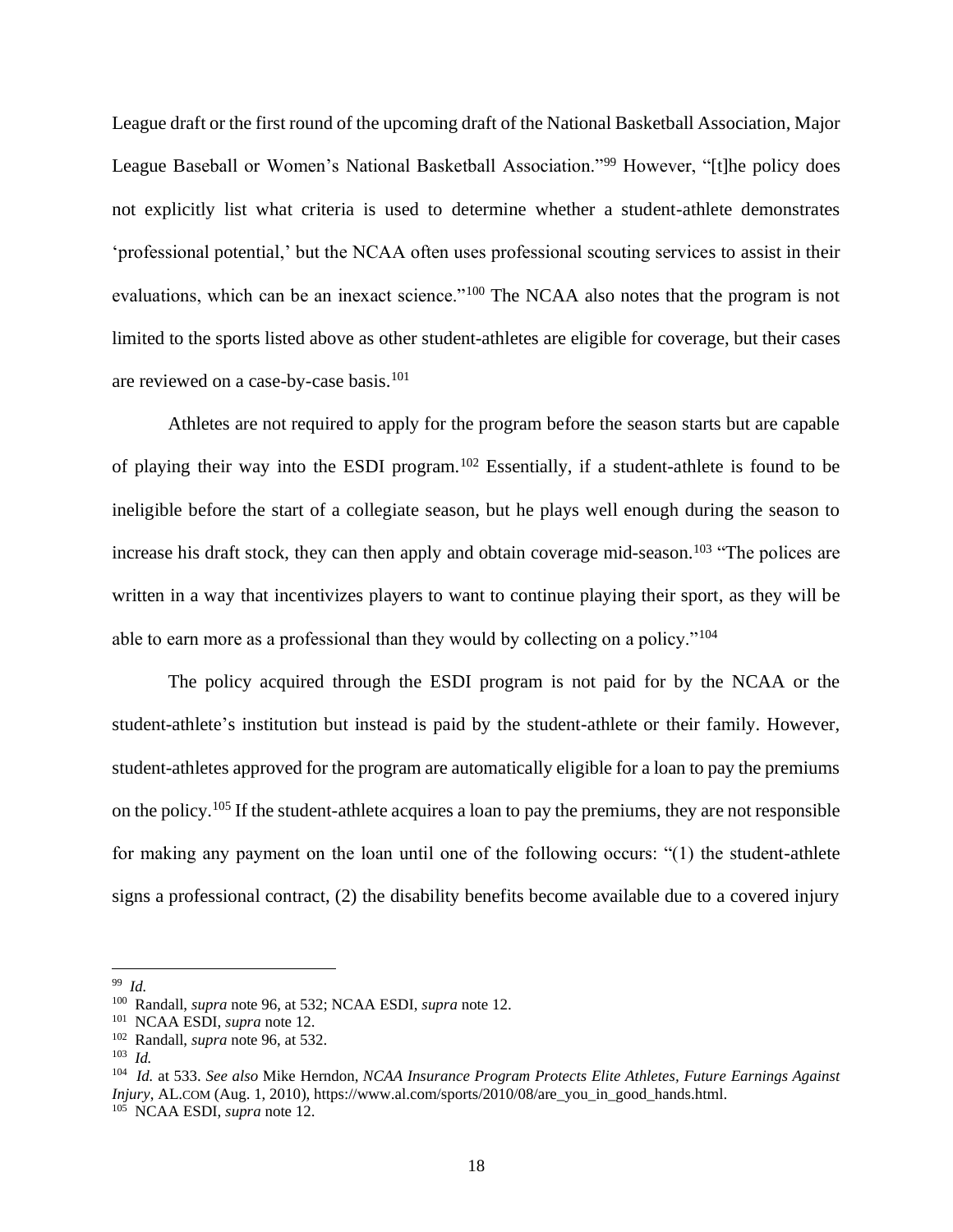or sickness or (3) the coverage is no longer in effect and the loan note matures."<sup>106</sup> Because the ESDI program is a group program, the premiums are relatively affordable.<sup>107</sup> This is because the insurer can share the administrative cost and spread the risk among the participating athletes. 108 The premiums "for the policy can be as much as ten thousand to twelve thousand per one million insured."<sup>109</sup>

The ESDI program caries a twenty-four month maximum policy term for any student-athlete eligible for the program and pays out in a single lump sum after the elimination period has expired.<sup>110</sup> "An elimination period is an interval of time during which no benefits are payable to the insured student-athlete in order to determine the nature of the disability."<sup>111</sup> The elimination period is twelve consecutive months from the date total disability has been determined.<sup>112</sup> The program administrator individually determines the amount of coverage provided by the policy.<sup>113</sup>

For the policy to pay out for a permanent total disability, the student athlete's disability must have resulted from an injury or sickness that occurred while the policy was in force and the athlete must have been "under the regular care of a qualified physician" and be "unable to engage in sporting activity at the professional level."<sup>114</sup> Furthermore, the "'applicable elimination period' must have elapsed," and the total disability must prevent him or her from signing "any employment contract with any professional team as a professional athlete in his or her sporting activity." 115

<sup>106</sup> Randall, *supra* note 96, at 535; Herndon, *supra* note 104.

<sup>107</sup> Randall, *supra* note 96, at 534.

<sup>108</sup> *Id.* 

<sup>109</sup>  *Id.*

<sup>110</sup> NCAA ESDI, *supra* note 12.

<sup>111</sup> *Id.*

<sup>112</sup>  *Id.*

<sup>&</sup>lt;sup>113</sup> The maximum coverage limits are \$10 million for men's basketball, \$10 million for football, \$5 million for baseball, \$3 million for men's ice hockey, and \$250,000 for women's basketball. *Id.*

<sup>114</sup> NCAA ESDI, *supra* note 12; Randall, *supra* note 96, at 533.

<sup>115</sup> Randall, *supra* note 96, at 536.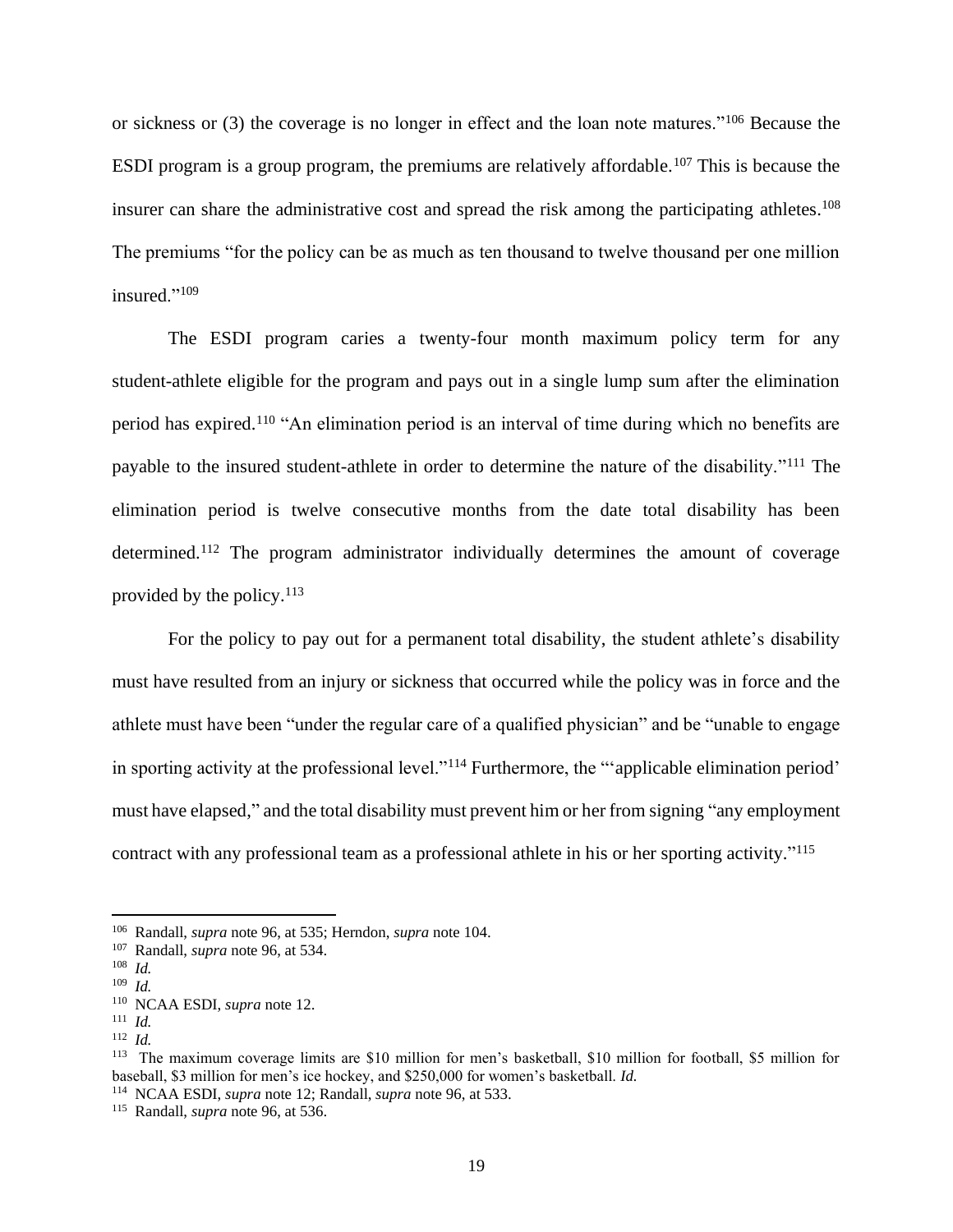The policy also provides for presumptive disability benefits. "Presumptive disability means that the insured student-athlete's disability has been medically determined to be the result of entire and irrecoverable loss of sight in both eyes or hearing in both ears; total and irrecoverable loss of use of one hand or one foot; quadriplegia; or paraplegia . . . ."<sup>116</sup> Additionally, the disability must be "preventing the student-athlete from ever participating in the applicable sporting activity at the professional level."<sup>117</sup> The presumptive disability benefit then provides that "[a]fter the expiration of a 90-constructive-calendar-day elimination period . . . at the option of the insured studentathlete . . . outstanding benefits may be commuted to present value lump sum at a rate agreed upon by the [insured and insurer]."<sup>118</sup> Effectively, the presumptive disability benefit includes an acceleration clause.

### *D. The ESDI: High Participation, Rare Claims*

The NCAA ESDI program is a highly participated in program, but it has consistently low claims rates. The NCAA has stated that "[b]etween 100 and 120 student-athletes participate [in the ESDI program] per season."<sup>119</sup> The most recent data collected showed that roughly seventy-five to eighty percent of student-athletes enrolled in the program were college football players.<sup>120</sup> Those figures also show that seventy-five percent of first-round NBA and NFL draft picks were enrolled in the ESDI program.<sup>121</sup> However, only ten percent of MLB and NHL first-round draft picks were enrolled in the program.<sup>122</sup> Recent examples of college athletes to purchase the policy included

<sup>116</sup> NCAA ESDI, *supra* note 12.

<sup>117</sup> *Id.*

<sup>118</sup> *Id.* 

<sup>&</sup>lt;sup>119</sup> Kevin Fixler, The \$5 Million Question: Should College Athletes Buy Disability Insurance?, THE ATLANTIC (Apr. 11, 2013), https://www.theatlantic.com/entertainment/archive/2013/04/the-5-million-question-should-collegeathletes-buy-disability-insurance/274915/; Randall, *supra* note 96, at 535.

<sup>120</sup> Glenn M. Wong & Chris Deubert, *The Legal & Business Aspects of Career-Ending Disability Insurance Policies in Professional and College Sports*, 17 VILL.SPORTS & ENT. L.J. 473, 507 (2010); Randall, *supra* note 96, at 535. 121 Randall, *supra* note 96, at 535*.*

<sup>122</sup> *Id.*; Glary Klein, *Premium Players*, L.A. TIMES (Feb. 20, 2005, 12:00 AM), http://articles. latimes.com /2005/feb/20/sports/sp-leinart20.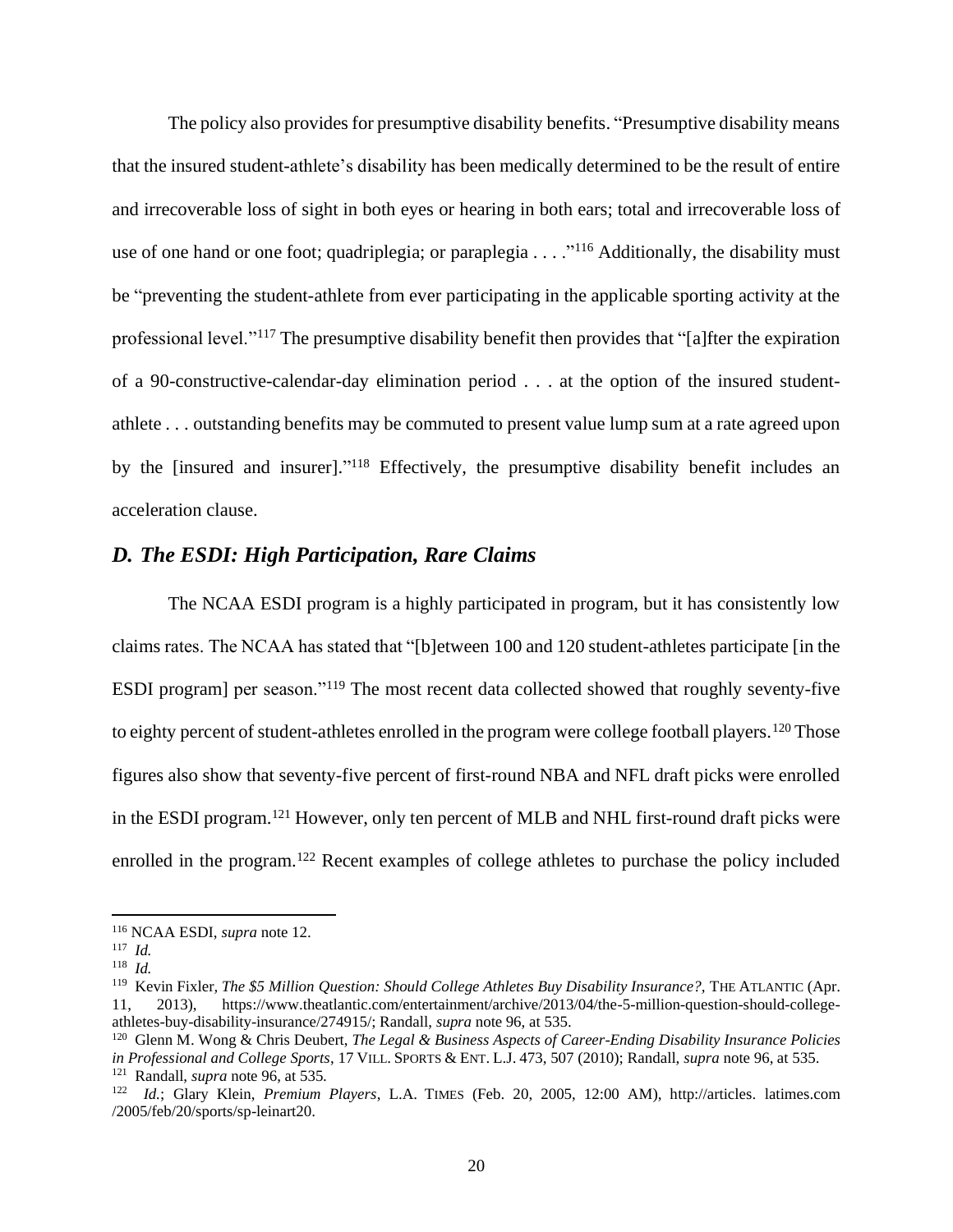Andrew Luck, Reggie Bush, Matt Leinart, Carson Palmer, Tim Tebow, Johnny Manziel, and Jadeveon Clowney.<sup>123</sup> However, not all high-profile college athletes choose to take part in the program. Those who chose not to participate explained that they chose not to because the program only pays out in the event of a career-ending injury and because of the high premiums.<sup>124</sup>

Even though there is consistently high participation in the ESDI program, there have been very few successful collections by student-athletes over the past fifteen years.<sup>125</sup> The NCAA has been reluctant to answer exactly how many policies have been paid out, but they have "acknowledged that fewer than half a dozen claims have been made under [the] policy."<sup>126</sup>

The only publicized example of a student-athlete benefiting from permanent total disability coverage under the ESDI program was Ed Chester. Ed was projected to be an NFL first-round pick his junior year of college. However, his coach convinced him to stay one more year, partially because the ESDI program was in place.<sup>127</sup> During Chester's senior season, he tore his ACL and MCL during a game and never played football again.<sup>128</sup> He subsequently collected \$1 million from a policy he paid  $$8,000$  for.<sup>129</sup>

It is not surprising to see such a low number of claims being filed given modern medicine and its ability to repair practically any sporting injury. The NCAA used similar reasoning to explain the low number of claims being filed. They stated, "[a]s medical technology has advanced, there's a lot of good rehab facilities and procedures [available] that, except for the most dire of

<sup>123</sup> Randall, *supra* note 96, at 535.

<sup>124</sup> Zac Al-Khateeb, *Tua Tagovailoa Injury Timeline: Will He Be Ready for NFL Combine, Alabama Pro Day, 2020 Season?*, SPORTING NEWS (Mar. 10, 2020), https://www.sportingnews.com/us/nfl/news/tua-tagovailoa-injurytimeline-nfl-combine-pro-day-2020-season/1pidubc43f4tq1o3cla0o6ostz.

<sup>125</sup> Fixler, *supra* note 119.

<sup>126</sup> Randall, *supra* note 96, at 534; Fixler, *supra* note 119.

<sup>127</sup> Isenberg, *supra* note 94.

<sup>128</sup> *Id.* 

<sup>129</sup> *Id.;* Fixler, *supra* note 119.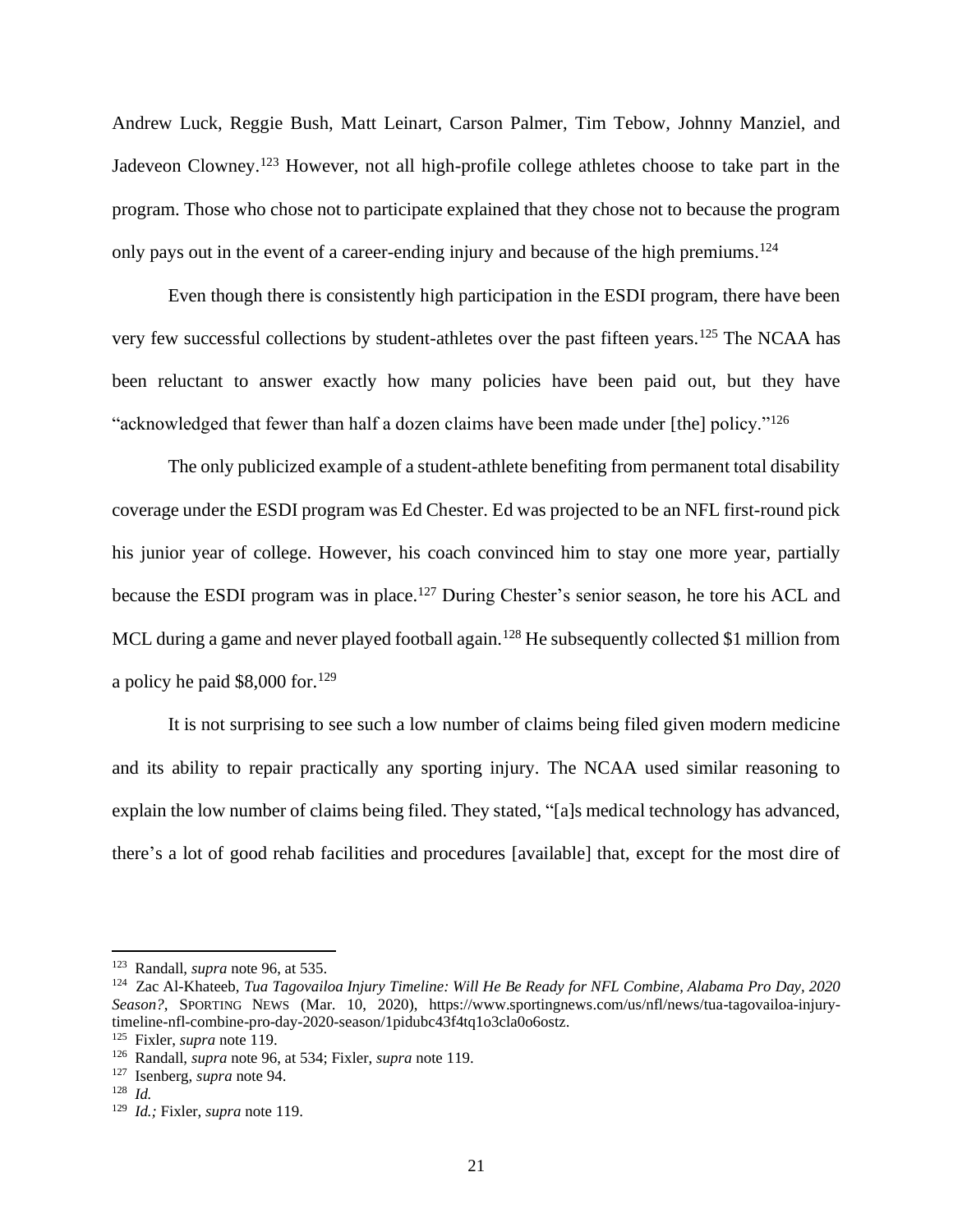injures, most of the time [athletes] can come back from it."<sup>130</sup> As more and more medical advances are made it will be near impossible to be considered permanently disabled under the policy. Even now when elite student-athletes are severely injured, they still play the sport again most of the time. However, they usually drop significantly in the draft costing them millions. There is a type of insurance that can protect them from this risk—loss of value insurance.<sup>131</sup> However, loss of value insurance is only acquired if the student-athlete personally purchases it.

# **IV. WHO REALLY BENEFITS FROM THE CURRENT NCAA INSURANCE**

#### **PROGRAMS**

One of the main goals of the NCAA is to protect its student-athletes. However, programs like the ESDI actually protect the member institutions more and not the student-athletes. Currently, the ESDI is set up to incentivize student-athletes to stay in college and continue to make the college millions, even though the insurance they purchase provides for far less than any potential future earnings they might get if they left school early. The NCAA and its member institutions profit millions off student-athletes. For example, CBS has agreed to pay \$11 billion over the next ten years just to have the exclusive right to broadcast the NCAA Division I basketball tournament.<sup>132</sup> The question is clear: did the NCAA institute the insurance policies with the intent of keeping the student-athletes in school longer just to make more money? Obviously, there is no way to prove the answer one way or another. Nonetheless, it is clear that the ESDI helps keep student-athletes

<sup>130</sup> Fixler*, supra* note 119.

<sup>&</sup>lt;sup>131</sup> While this is an important insurance that can help protect elite student athletes, it is outside the scope of this article. This article specifically focuses on polices that the NCAA provides and currently the NCAA does not provide loss of value insurance, and it's only provided privately.

<sup>&</sup>lt;sup>132</sup> Marc Tracy, *N.C.A.A. Extends Basketball Deal With CBS Sports and Turner Through 2032*, N.Y. TIMES (Apr. 12, 2016), https://www.nytimes.com/2016/04/13/sports/ncaabasketball/ncaa-extends-basketball-deal-with-cbs-sportsand-turner-through-2032.html.